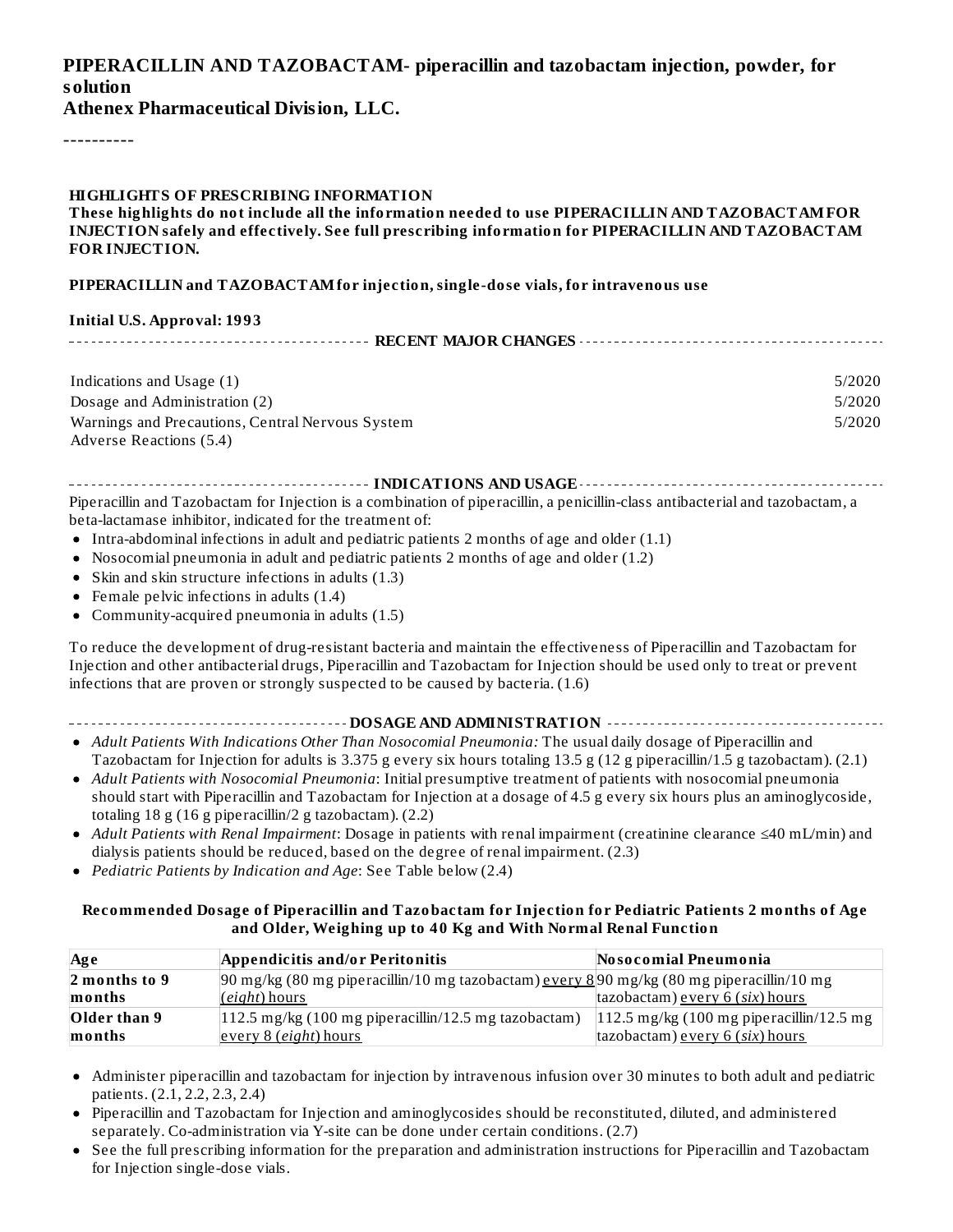| Piperacillin and Tazobactam for Injection: 2.25 gram, 3.375 gram, and 4.5 gram powder for reconstitution in single-dose |
|-------------------------------------------------------------------------------------------------------------------------|
| vials. (3)                                                                                                              |

| Patients with a history of allergic reactions to any of the penicillins, cephalosporins, or beta-lactamase inhibitors. (4)                                                                                                                        |
|---------------------------------------------------------------------------------------------------------------------------------------------------------------------------------------------------------------------------------------------------|
|                                                                                                                                                                                                                                                   |
|                                                                                                                                                                                                                                                   |
| • Serious hypersensitivity reactions (anaphylactic/anaphylactoid) have been reported in patients receiving Piperacillin                                                                                                                           |
| and Tazobactam for Injection. Discontinue Piperacillin and Tazobactam for Injection if a reaction occurs. (5.1)                                                                                                                                   |
| • Piperacillin and Tazobactam for Injection may cause severe cutaneous adverse reactions, such as Stevens-Johnson                                                                                                                                 |
| syndrome, toxic epidermal necrolysis, drug reaction with eosinophilia and systemic symptoms, and acute generalized                                                                                                                                |
| exanthematous pustulosis. Discontinue Piperacillin and Tazobactam for Injection for progressive rashes. (5.2)                                                                                                                                     |
| • Hematological effects (including bleeding, leukopenia and neutropenia) have occurred. Monitor hematologic tests<br>during prolonged therapy. (5.3)                                                                                              |
| As with other penicillins, Piperacillin and Tazobactam for Injection may cause neuromuscular excitability or seizures.<br>$\bullet$                                                                                                               |
| Patients receiving higher doses, especially in the presence of renal impairment may be at greater risk. Closely monitor                                                                                                                           |
| patients with renal impairment or seizure disorders for signs and symptoms of neuromuscular excitability or seizures.                                                                                                                             |
| (5.4)                                                                                                                                                                                                                                             |
| • Nephrotoxicity in critically ill patients has been observed; the use of Piperacillin and Tazobactam for Injection was found<br>to be an independent risk factor for renal failure and was associated with delayed recovery of renal function as |
| compared to other beta-lactam antibacterial drugs in a randomized, multicenter, controlled trial in critically ill patients.                                                                                                                      |
| Based on this study, alternative treatment options should be considered in the critically ill population. If alternative                                                                                                                          |
| treatment options are inadequate or unavailable, monitor renal function during treatment with Piperacillin and                                                                                                                                    |
| Tazobactam for Injection. (5.5)                                                                                                                                                                                                                   |
| Clostridioides difficile-associated diarrhea: evaluate patients if diarrhea occurs. (5.7)                                                                                                                                                         |
|                                                                                                                                                                                                                                                   |
| The most common adverse reactions (incidence $>5\%$ ) are diarrhea, constipation, nausea, headache, and insomnia. (6.1)                                                                                                                           |
| To report SUSPECTED ADVERSE REACTIONS, contact Athenex Pharmaceutical Division, LLC. at 1-855-273-                                                                                                                                                |
| 0154 or FDA at 1-800-FDA-1088 or www.fda.gov/medwatch.                                                                                                                                                                                            |
|                                                                                                                                                                                                                                                   |
|                                                                                                                                                                                                                                                   |
| • Piperacillin and Tazobactam for Injection administration can significantly reduce tobramycin concentrations in                                                                                                                                  |
| hemodialysis patients. Monitor tobramycin concentrations in these patients. (7.1)                                                                                                                                                                 |
| • Probenecid prolongs the half-lives of piperacillin and tazobactam and should not be co-administered with Piperacillin and<br>Tazobactam for Injection unless the benefit outweighs the risk. (7.2)                                              |

- Co-administration of Piperacillin and Tazobactam for Injection with vancomycin may increase the incidence of acute kidney injury. Monitor kidney function in patients receiving Piperacillin and Tazobactam for Injection and vancomycin. (7.3)
- Monitor coagulation parameters in patients receiving Piperacillin and Tazobactam for Injection and heparin or oral anticoagulants. (7.4)
- Piperacillin and Tazobactam for Injection may prolong the neuromuscular blockade of vecuronium and other non- $\bullet$ depolarizing muscle relaxants. Monitor for adverse reactions related to neuromuscular blockade. (7.5)

**USE IN SPECIFIC POPULATIONS** . . . . . . . . Dosage in patients with renal impairment (creatinine clearance ≤40 mL/min) should be reduced based on the degree of renal impairment. (2.3, 8.6)

#### **See 17 for PATIENT COUNSELING INFORMATION.**

**Revised: 10/2020**

### **FULL PRESCRIBING INFORMATION: CONTENTS\* 1 INDICATIONS AND USAGE**

1.1 Intra-abdominal Infections

1.2 Nosocomial Pneumonia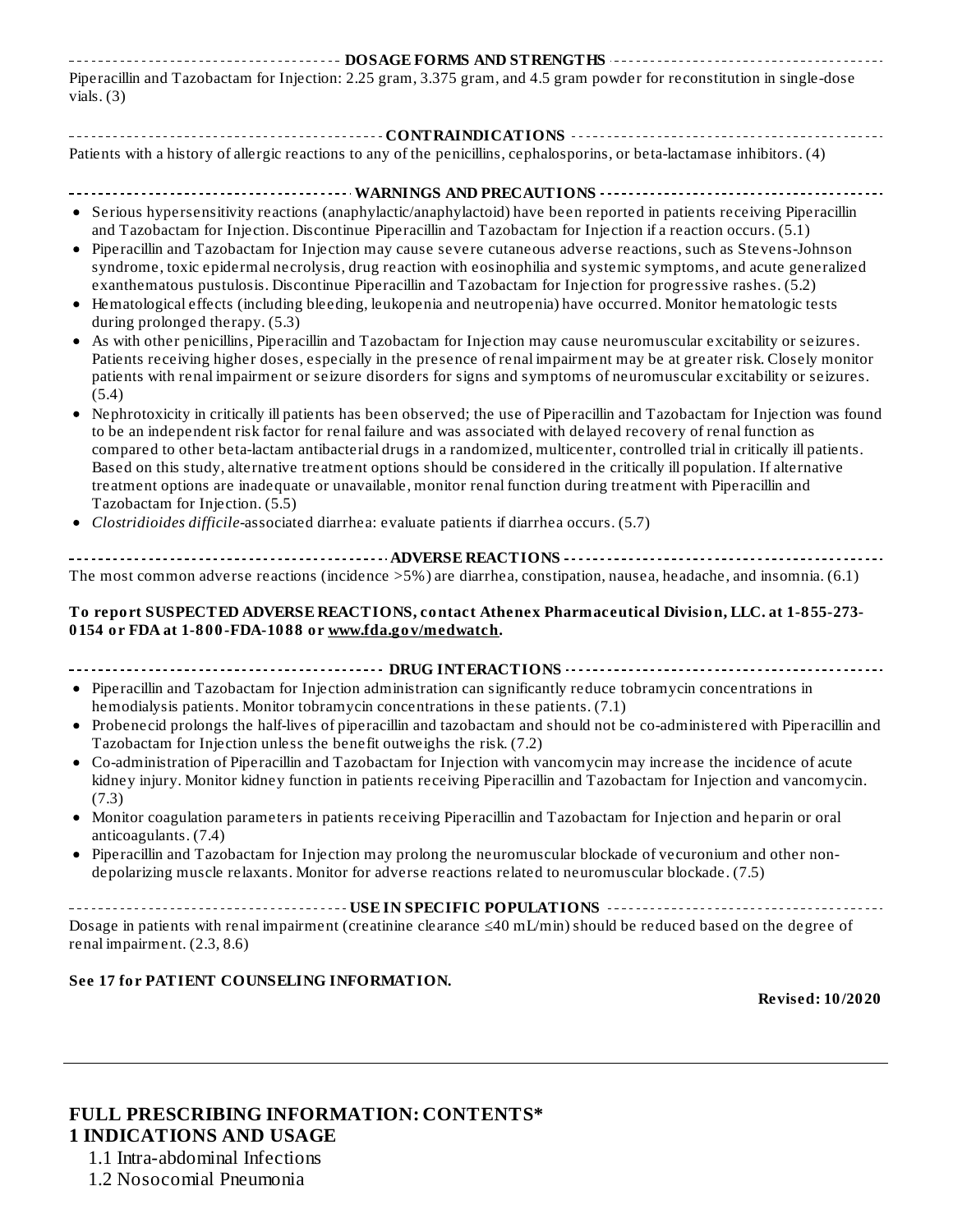- 1.3 Skin and Skin Structure Infections
- 1.4 Female Pelvic Infections
- 1.5 Community-acquired Pneumonia

1.6 Usage

### **2 DOSAGE AND ADMINISTRATION**

- 2.1 Dosage in Adult Patients With Indications Other Than Nosocomial Pneumonia
- 2.2 Dosage in Adult Patients With Nosocomial Pneumonia
- 2.3 Dosage in Adult Patients With Renal Impairment
- 2.4 Dosage in Pediatric Patients With Appendicitis/Peritonitis or Nosocomial Pneumonia
- 2.5 Reconstitution and Dilution of Powder Formulations
- 2.7 Compatibility with Aminoglycosides

### **3 DOSAGE FORMS AND STRENGTHS**

### **4 CONTRAINDICATIONS**

#### **5 WARNINGS AND PRECAUTIONS**

- 5.1 Hypersensitivity Adverse Reactions
- 5.2 Severe Cutaneous Adverse Reactions
- 5.3 Hematologic Adverse Reactions
- 5.4 Central Nervous System Adverse Reactions
- 5.5 Nephrotoxicity in Critically Ill Patients
- 5.6 Electrolyte Effects
- 5.7 *Clostridioides difficile*-Associated Diarrhea
- 5.8 Development of Drug-Resistant Bacteria

### **6 ADVERSE REACTIONS**

- 6.1 Clinical Trials Experience
- 6.2 Postmarketing Experience
- 6.3 Additional Experience with Piperacillin

### **7 DRUG INTERACTIONS**

- 7.1 Aminoglycosides
- 7.2 Probenecid
- 7.3 Vancomycin
- 7.4 Anticoagulants
- 7.5 Vecuronium
- 7.6 Methotrexate
- 7.7 Effects on Laboratory Tests

### **8 USE IN SPECIFIC POPULATIONS**

- 8.1 Pregnancy
- 8.2 Lactation
- 8.4 Pediatric Use
- 8.5 Geriatric Use
- 8.6 Renal Impairment
- 8.7 Hepatic Impairment
- 8.8 Patients with Cystic Fibrosis

### **10 OVERDOSAGE**

#### **11 DESCRIPTION**

### **12 CLINICAL PHARMACOLOGY**

- 12.1 Mechanism of Action
- 12.2 Pharmacodynamics
- 12.3 Pharmacokinetics
- 12.4 Microbiology

### **13 NONCLINICAL TOXICOLOGY**

13.1 Carcinogenesis, Mutagenesis, Impairment of Fertility

### **15 REFERENCES**

**16 HOW SUPPLIED/STORAGE AND HANDLING**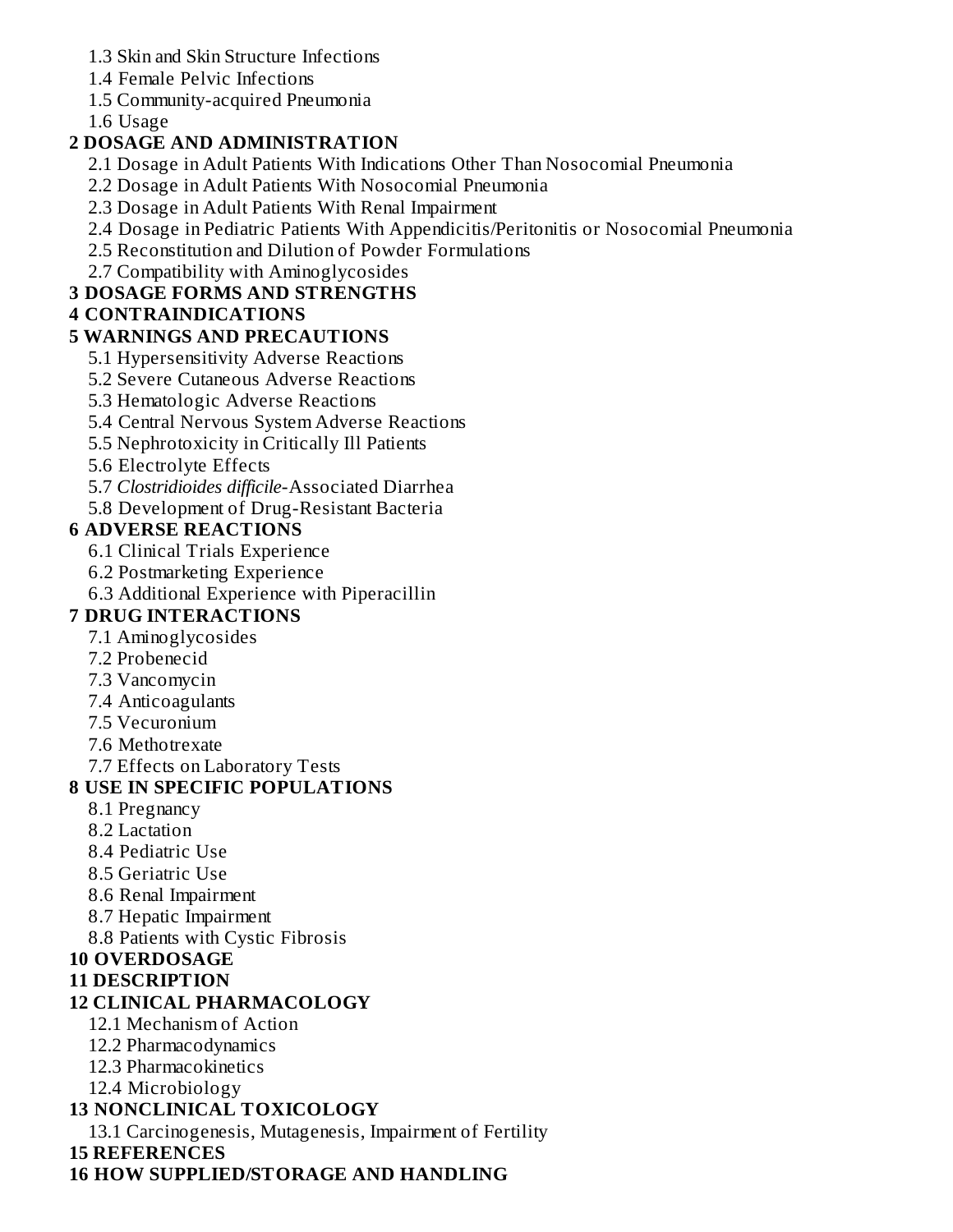#### **17 PATIENT COUNSELING INFORMATION**

\* Sections or subsections omitted from the full prescribing information are not listed.

#### **FULL PRESCRIBING INFORMATION**

#### **1 INDICATIONS AND USAGE**

#### **1.1 Intra-abdominal Infections**

Piperacillin and tazobactam for injection, USP is indicated in adults and pediatric patients (2 months of age and older) for the treatment of appendicitis (complicated by rupture or abscess) and peritonitis caused by beta-lactamase producing isolates of *Escherichia coli* or the following members of the *Bacteroides fragilis* group: *B. fragilis*, *B. ovatus*, *B. thetaiotaomicron*, or *B. vulgatus*.

#### **1.2 Nosocomial Pneumonia**

Piperacillin and tazobactam for injection, USP is indicated in adults and pediatric patients (2 months of age and older) for the treatment of nosocomial pneumonia (moderate to severe) caused by betalactamase producing isolates of *Staphylococcus aureus* and by piperacillin/tazobactam-susceptible *Acinetobacter baumannii*, *Haemophilus influenzae*, *Klebsiella pneumoniae*, and *Pseudomonas aeruginosa* (Nosocomial pneumonia caused by *P. aeruginosa* should be treated in combination with an aminoglycoside) *[see Dosage and Administration (2)]*.

#### **1.3 Skin and Skin Structure Infections**

Piperacillin and tazobactam for injection, USP is indicated in adults for the treatment of uncomplicated and complicated skin and skin structure infections, including cellulitis, cutaneous abscesses and ischemic/diabetic foot infections caused by beta-lactamase producing isolates of *Staphylococcus aureus*.

### **1.4 Female Pelvic Infections**

Piperacillin and tazobactam for injection, USP is indicated in adults for the treatment of postpartum endometritis or pelvic inflammatory disease caused by beta-lactamase producing isolates of *Escherichia coli*.

#### **1.5 Community-acquired Pneumonia**

Piperacillin and tazobactam for injection, USP is indicated in adults for the treatment of communityacquired pneumonia (moderate severity only) caused by beta-lactamase producing isolates of *Haemophilus influenzae*.

#### **1.6 Usage**

To reduce the development of drug-resistant bacteria and maintain the effectiveness of piperacillin and tazobactam for injection, USP and other antibacterial drugs, piperacillin and tazobactam for injection, USP should be used only to treat or prevent infections that are proven or strongly suspected to be caused by bacteria. When culture and susceptibility information are available, they should be considered in selecting or modifying antibacterial therapy. In the absence of such data, local epidemiology and susceptibility patterns may contribute to the empiric selection of therapy.

### **2 DOSAGE AND ADMINISTRATION**

### **2.1 Dosage in Adult Patients With Indications Other Than Nosocomial Pneumonia**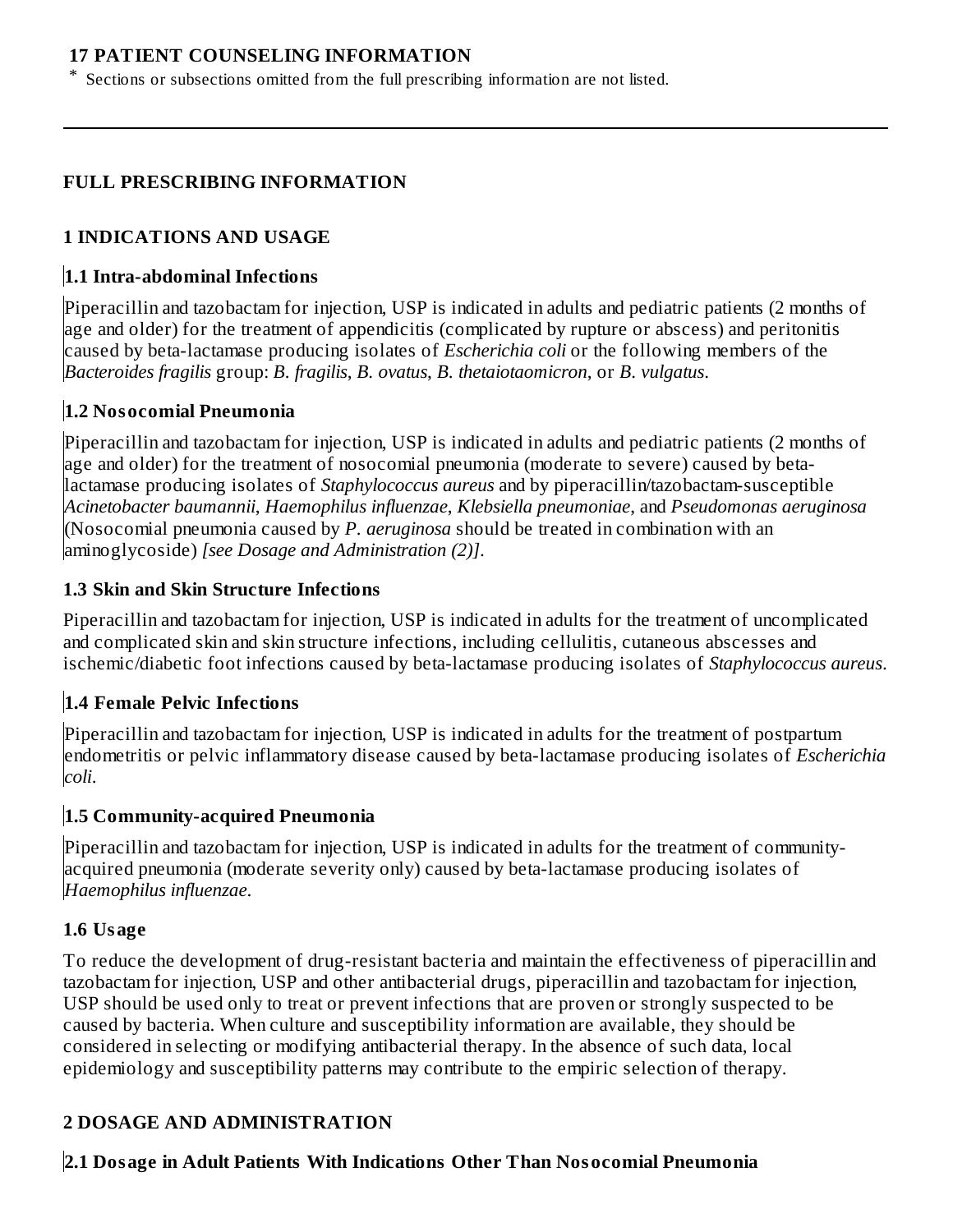The usual total daily dosage of piperacillin and tazobactam for injection for adult patients with indications other than nosocomial pneumonia is 3.375 g every six hours [totaling 13.5 g (12 g piperacillin/1.5 g tazobactam)], to be administered by intravenous infusion over 30 minutes. The usual duration of piperacillin and tazobactam for injection treatment is from 7 to 10 days.

# **2.2 Dosage in Adult Patients With Nosocomial Pneumonia**

Initial presumptive treatment of adult patients with nosocomial pneumonia should start with piperacillin and tazobactam for injection at a dosage of 4.5 g every six hours plus an aminoglycoside, [totaling 18 g (16 g piperacillin/2 g tazobactam)], administered by intravenous infusion over 30 minutes. The recommended duration of piperacillin and tazobactam for injection treatment for nosocomial pneumonia is 7 to 14 days. Treatment with the aminoglycoside should be continued in patients from whom *P. aeruginosa* is isolated.

# **2.3 Dosage in Adult Patients With Renal Impairment**

In adult patients with renal impairment (creatinine clearance  $\leq 40$  mL/min) and dialysis patients (hemodialysis and CAPD), the intravenous dose of piperacillin and tazobactam for injection should be reduced based on the degree of renal impairment. The recommended daily dosage of piperacillin and tazobactam for injection for patients with renal impairment administered by intravenous infusion over 30 minutes is described in Table 1.

| Creatinine clearance,<br><b>All Indications</b><br>(except nosocomial pneumonia)<br>mL/min |                     | <b>Nosocomial</b><br>Pneumonia |  |
|--------------------------------------------------------------------------------------------|---------------------|--------------------------------|--|
| Greater than 40 mL/min                                                                     | 3.375 every 6 hours | 4.5 every 6 hours              |  |
| 20 to 40 mL/min*                                                                           | 2.25 every 6 hours  | 3.375 every 6 hours            |  |
| Less than 20 mL/min*                                                                       | 2.25 every 8 hours  | 2.25 every 6 hours             |  |
| Hemodialysis**                                                                             | 2.25 every 12 hours | 2.25 every 8 hours             |  |
| CAPD                                                                                       | 2.25 every 12 hours | 2.25 every 8 hours             |  |

### **Table 1: Recommended Dosage of Piperacillin and Tazobactam for Injection in Patients with Normal Renal Function and Renal Impairment (As total grams piperacillin/tazobactam) #**

 $*$  Administer piperacillin and tazobactam for injection by intravenous infusion over 30 minutes.

\* Creatinine clearance for patients not receiving hemodialysis

\*\* 0.75 g (0.67 g piperacillin/0.08 g tazobactam) should be administered following each hemodialysis session on hemodialysis days

For patients on hemodialysis, the maximum dose is 2.25 g every twelve hours for all indications other than nosocomial pneumonia and 2.25 g every eight hours for nosocomial pneumonia. Since hemodialysis removes 30% to 40% of the administered dose, an additional dose of 0.75 g piperacillin and tazobactam for injection (0.67 g piperacillin/0.08 g tazobactam) should be administered following each dialysis period on hemodialysis days. No additional dosage of piperacillin and tazobactam for injection is necessary for CAPD patients.

# **2.4 Dosage in Pediatric Patients With Appendicitis/Peritonitis or Nosocomial Pneumonia**

The recommended dosage for pediatric patients with appendicitis and/or peritonitis or nosocomial pneumonia aged 2 months of age and older, weighing up to 40 kg, and with normal renal function, is described in Table 2 *[see Use in Specific Populations (8.4) and Clinical Pharmacology (12.3)].*

## **Table 2: Recommended Dosage of Piperacillin and Tazobactam for Injection in Pediatric Patients 2 Months of Age and Older, Weighing Up to 40 kg, and With Normal Renal Function #**

| Age | <b>Appendicitis and/or Peritonitis</b> | <b>Nosocomial Pneumonia</b> |
|-----|----------------------------------------|-----------------------------|
|     | $90 \text{ mg/kg}$                     | $90 \text{ mg/kg}$          |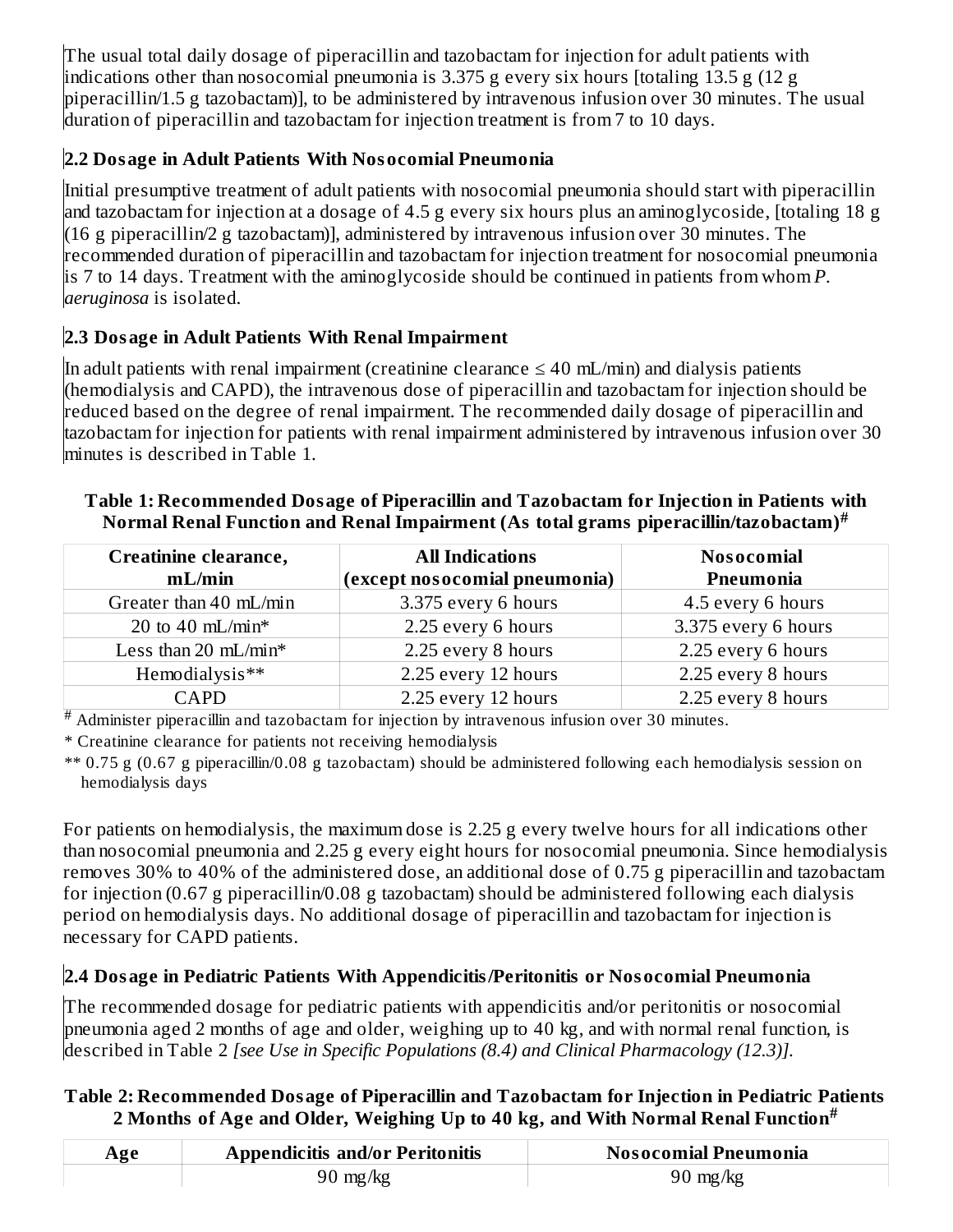| 2 months to |                                                            |                                                            |
|-------------|------------------------------------------------------------|------------------------------------------------------------|
| 9 months    | $(80 \text{ mg piperacillin}/10 \text{ mg taxobactam})$    | $(80 \text{ mg piperacillin}/10 \text{ mg taxobactam})$    |
|             | every 8 (eight) hours                                      | every 6 (six) hours                                        |
| Older       | $112.5$ mg/kg                                              | $112.5 \text{ mg/kg}$                                      |
| than 9      |                                                            |                                                            |
| months      | $(100 \text{ mg piperacillin}/12.5 \text{ mg taxobactam})$ | $(100 \text{ mg piperacillin}/12.5 \text{ mg taxobactam})$ |
| of age      | every 8 (eight) hours                                      | every 6 (six) hours                                        |

Administer of piperacillin and tazobactam for injection by intravenous infusion over 30 minutes **#**

Pediatric patients weighing over 40 kg and with normal renal function should receive the adult dose *[see Dosage and Administration (2.1, 2.2)]*.

Dosage of piperacillin and tazobactam for injection in pediatric patients with renal impairment has not been determined.

### **2.5 Reconstitution and Dilution of Powder Formulations**

### **Single-Dos e Vials**

Reconstitute piperacillin and tazobactam for injection vials with a compatible reconstitution diluent from the list provided below.

2.25 gram, 3.375 gram, and 4.5 gram piperacillin and tazobactam for injection should be reconstituted with 10 mL, 15 mL, and 20 mL, respectively. Swirl until dissolved.

Compatible Reconstitution Diluents for Single-Dose Vials

0.9% sodium chloride for injection

Sterile water for injection ‡

Dextrose 5%

Bacteriostatic saline/parabens

Bacteriostatic water/parabens

Bacteriostatic saline/benzyl alcohol

Bacteriostatic water/benzyl alcohol

Reconstituted piperacillin and tazobactam for injection solutions should be further diluted (recommended volume per dose of 50 mL to 150 mL) in a compatible intravenous solution listed below. Administer by infusion over a period of at least 30 minutes. During the infusion it is desirable to discontinue the primary infusion solution.

Compatible Intravenous Solutions for Single-Dose Vials

0.9% sodium chloride for injection

Sterile water for injection ‡

Dextran 6% in saline

Dextrose 5%

### **Lactated ringer's solution is not compatible with Piperacillin and Tazobactam for Injection.**

 $^\ddag$  Maximum recommended volume per dose of sterile water for injection is 50 mL.

Piperacillin and tazobactam for injection should not be mixed with other drugs in a syringe or infusion bottle since compatibility has not been established.

Piperacillin and tazobactam for injection is not chemically stable in solutions that contain only sodium bicarbonate and solutions that significantly alter the pH.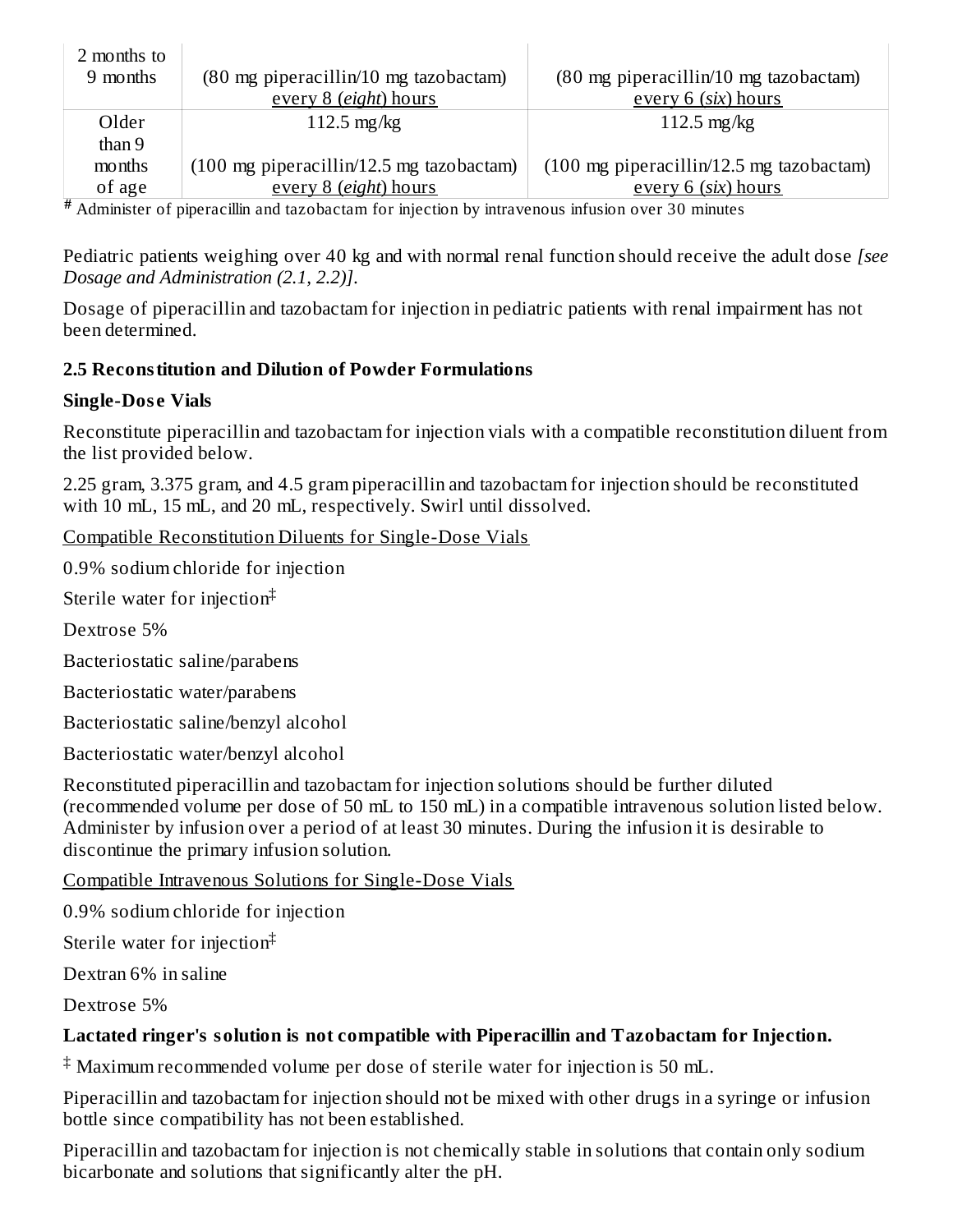Piperacillin and tazobactam for injection should not be added to blood products or albumin hydrolysates. Parenteral drug products should be inspected visually for particulate matter or discoloration prior to administration, whenever solution and container permit.

### Stability of Piperacillin and Tazobactam for Injection Powder Formulations Following Reconstitution

Piperacillin and tazobactam for injection reconstituted from single-dose vials is stable in glass and plastic containers (plastic syringes, I.V. bags and tubing) when used with compatible diluents. Discard unused portions after storage for 24 hours at room temperature or after storage for 48 hours at refrigerated temperature  $2^{\circ}$ C to  $8^{\circ}$ C (36 $^{\circ}$ F to 46 $^{\circ}$ F).

Single-dose vials should be used immediately after reconstitution. Discard any unused portion after 24 hours if stored at room temperature 20°C to 25°C (68°F to 77°F), or after 48 hours if stored at refrigerated temperature 2°C to 8°C (36°F to 46°F). Vials should not be frozen after reconstitution.

Stability studies in the I.V. bags have demonstrated chemical stability (potency, pH of reconstituted solution and clarity of solution) for up to 24 hours at room temperature and up to one week at refrigerated temperature. Piperacillin and tazobactam for injection contains no preservatives. Appropriate consideration of aseptic technique should be used.

Piperacillin and tazobactam for injection reconstituted from single-dose vials can be used in ambulatory intravenous infusion pumps. Stability of piperacillin and tazobactam for injection in an ambulatory intravenous infusion pump has been demonstrated for a period of 12 hours at room temperature. Each dose was reconstituted and diluted to a volume of 37.5 mL or 25 mL. One-day supplies of dosing solution were aseptically transferred into the medication reservoir (I.V. bags or cartridge). The reservoir was fitted to a preprogrammed ambulatory intravenous infusion pump per the manufacturer's instructions. Stability of piperacillin and tazobactam for injection is not affected when administered using an ambulatory intravenous infusion pump.

## **2.7 Compatibility with Aminoglycosides**

Due to the *in vitro* inactivation of aminoglycosides by piperacillin, piperacillin and tazobactam for injection and aminoglycosides are recommended for separate administration. Piperacillin and tazobactam for injection and aminoglycosides should be reconstituted, diluted, and administered separately when concomitant therapy with aminoglycosides is indicated *[see Drug Interactions (7.1)]*.

In circumstances where co-administration via Y-site is necessary, piperacillin and tazobactam is compatible for simultaneous co-administration via Y-site infusion only with the following aminoglycosides under the following conditions:

| Aminoglycoside | <b>Piperacillin and</b><br><b>Tazobactam Dose</b><br>(grams) | <b>Piperacillin and</b><br><b>Tazobactam</b><br><b>Diluent Volume</b><br>(mL) | Aminoglycoside<br>Concentration<br><b>Range<sup>a</sup></b><br>(mg/mL) | Acceptable<br><b>Diluents</b> |  |
|----------------|--------------------------------------------------------------|-------------------------------------------------------------------------------|------------------------------------------------------------------------|-------------------------------|--|
| Amikacin       | 2.25<br>3.375                                                | 50<br>100                                                                     | 1.75 to 7.5                                                            | $0.9\%$ sodium<br>chloride or |  |
|                | 4.5<br>2.25                                                  | 150<br>50                                                                     |                                                                        | 5% dextrose<br>$0.9\%$ sodium |  |
| Gentamicin     | 3.375                                                        | 100                                                                           | 0.7 to 3.32                                                            | chloride or                   |  |
|                | 4.5                                                          | 150                                                                           |                                                                        | 5% dextrose                   |  |

| <b>Table 3: Compatibility with Aminoglycosides</b> |
|----------------------------------------------------|
|----------------------------------------------------|

The concentration ranges in Table 3 are based on administration of the aminoglycoside in divided doses (10 to 15 mg/kg/day in two daily doses for amikacin and 3 to 5 mg/kg/day in three daily doses for gentamicin). Administration of amikacin or gentamicin in a single daily dose or in doses exceeding those stated above via Ysite with piperacillin and tazobactam has not been evaluated. See package insert for each aminoglycoside for complete Dosage and Administration instructions.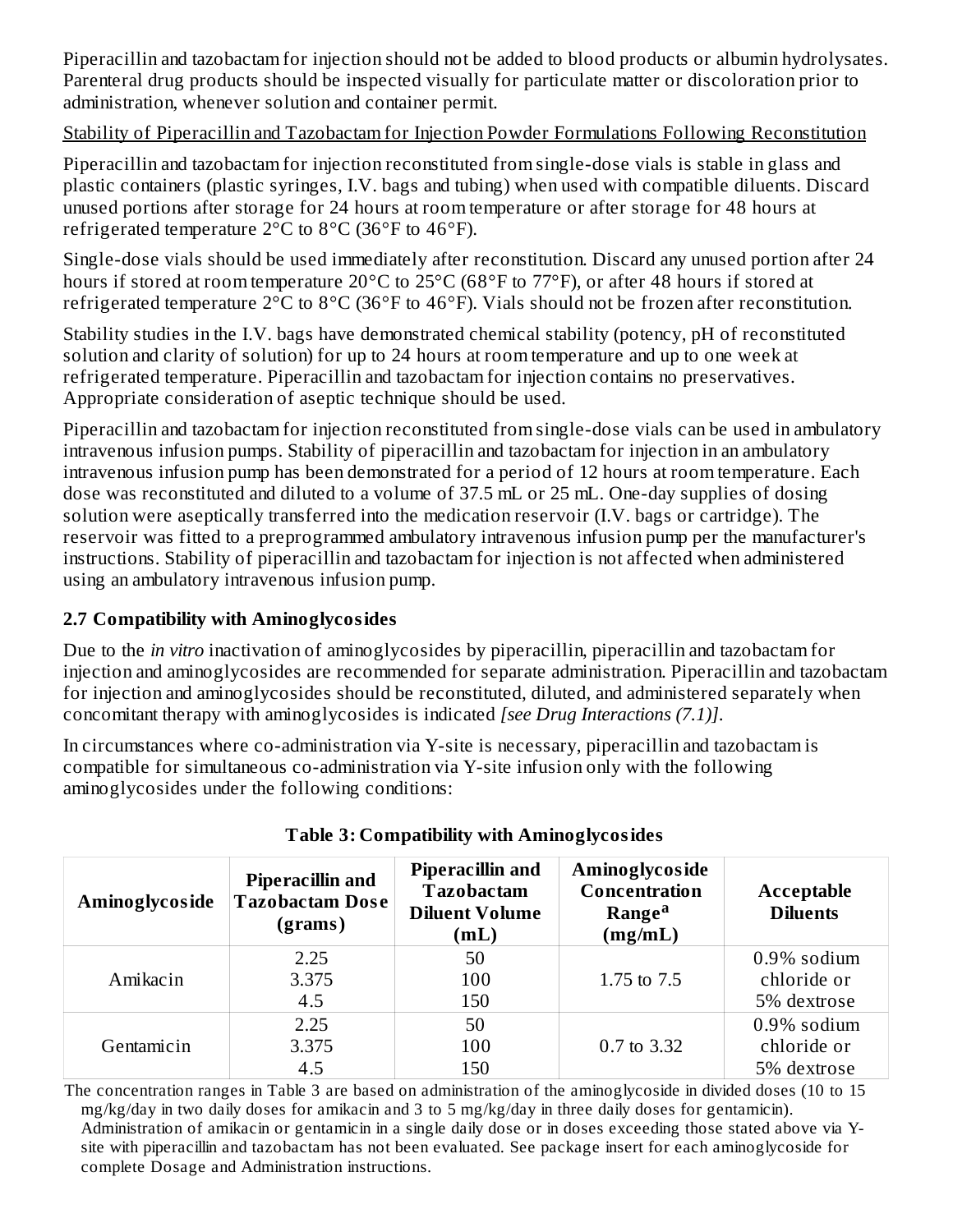Only the concentration and diluents for amikacin or gentamicin with the dosages of piperacillin and tazobactam listed above have been established as compatible for co-administration via Y-site infusion. Simultaneous co-administration via Y-site infusion in any manner other than listed above may result in inactivation of the aminoglycoside by piperacillin and tazobactam.

Piperacillin and tazobactam for injection is not compatible with tobramycin for simultaneous coadministration via Y-site infusion. Compatibility of piperacillin and tazobactam for injection with other aminoglycosides has not been established.

Parenteral drug products should be inspected visually for particulate matter and discoloration prior to administration, whenever solution and container permit.

## **3 DOSAGE FORMS AND STRENGTHS**

Piperacillin and tazobactam for injection, USP is supplied as a white to off-white powder in vials of the following size:

Each Piperacillin and Tazobactam for Injection, USP 2.25 gram vial provides piperacillin sodium equivalent to 2 grams of piperacillin and tazobactam sodium equivalent to 0.25 gram of tazobactam.

Each Piperacillin and Tazobactam for Injection, USP 3.375 gram vial provides piperacillin sodium equivalent to 3 grams of piperacillin and tazobactam sodium equivalent to 0.375 gram of tazobactam.

Each Piperacillin and Tazobactam for Injection, USP 4.5 gram vial provides piperacillin sodium equivalent to 4 grams of piperacillin and tazobactam sodium equivalent to 0.5 gram of tazobactam.

### **4 CONTRAINDICATIONS**

Piperacillin and tazobactam for injection is contraindicated in patients with a history of allergic reactions to any of the penicillins, cephalosporins, or beta-lactamase inhibitors.

## **5 WARNINGS AND PRECAUTIONS**

### **5.1 Hypers ensitivity Advers e Reactions**

Serious and occasionally fatal hypersensitivity (anaphylactic/anaphylactoid) reactions (including shock) have been reported in patients receiving therapy with piperacillin and tazobactam for injection. These reactions are more likely to occur in individuals with a history of penicillin, cephalosporin, or carbapenem hypersensitivity or a history of sensitivity to multiple allergens. Before initiating therapy with piperacillin and tazobactam for injection, careful inquiry should be made concerning previous hypersensitivity reactions. If an allergic reaction occurs, piperacillin and tazobactam for injection should be discontinued and appropriate therapy instituted.

### **5.2 Severe Cutaneous Advers e Reactions**

Piperacillin and tazobactam for injection may cause severe cutaneous adverse reactions, such as Stevens-Johnson syndrome, toxic epidermal necrolysis, drug reaction with eosinophilia and systemic symptoms, and acute generalized exanthematous pustulosis. If patients develop a skin rash they should be monitored closely and piperacillin and tazobactam for injection discontinued if lesions progress.

### **5.3 Hematologic Advers e Reactions**

Bleeding manifestations have occurred in some patients receiving beta-lactam drugs, including piperacillin. These reactions have sometimes been associated with abnormalities of coagulation tests such as clotting time, platelet aggregation and prothrombin time, and are more likely to occur in patients with renal failure. If bleeding manifestations occur, piperacillin and tazobactam for injection should be discontinued and appropriate therapy instituted.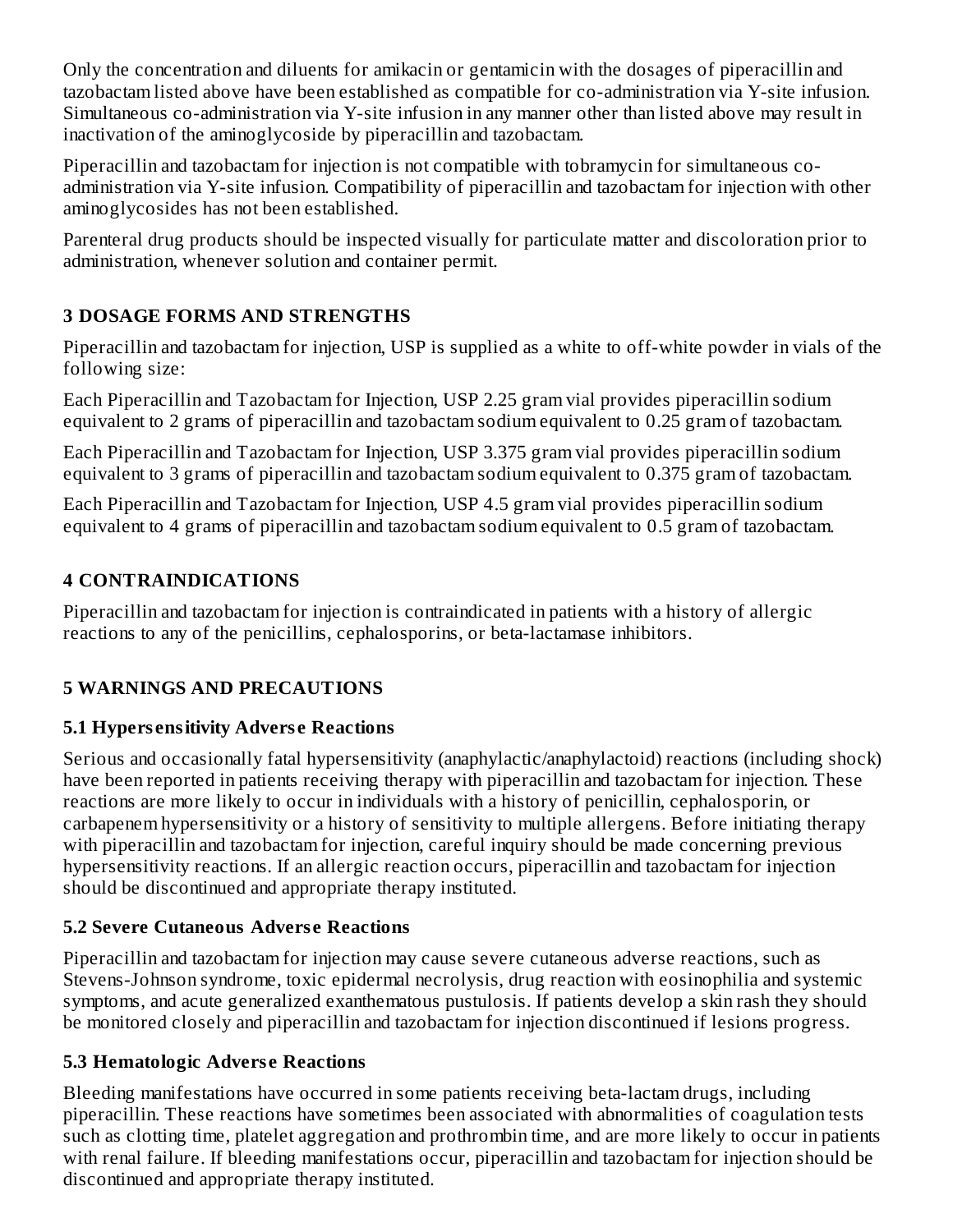discontinued and appropriate therapy instituted.

The leukopenia/neutropenia associated with piperacillin and tazobactam for injection administration appears to be reversible and most frequently associated with prolonged administration.

Periodic assessment of hematopoietic function should be performed, especially with prolonged therapy, i.e.,  $\geq 21$  days *[see Adverse Reactions (6.1)]*.

# **5.4 Central Nervous System Advers e Reactions**

As with other penicillins, piperacillin and tazobactam for injection may cause neuromuscular excitability or seizures. Patients receiving higher doses, especially patients with renal impairment may be at greater risk for central nervous system adverse reactions. Closely monitor patients with renal impairment or seizure disorders for signs and symptoms of neuromuscular excitability or seizures *[see Adverse Reactions (6.2)]*.

## **5.5 Nephrotoxicity in Critically Ill Patients**

The use of piperacillin and tazobactam for injection was found to be an independent risk factor for renal failure and was associated with delayed recovery of renal function as compared to other beta-lactam antibacterial drugs in a randomized, multicenter, controlled trial in critically ill patients *[see Adverse Reactions (6.1)]*. Based on this study, alternative treatment options should be considered in the critically ill population. If alternative treatment options are inadequate or unavailable, monitor renal function during treatment with piperacillin and tazobactam for injection *[see Dosage and Administration (2.3)].*

Combined use of piperacillin/tazobactam and vancomycin may be associated with an increased incidence of acute kidney injury *[see Drug Interactions (7.3)].*

## **5.6 Electrolyte Effects**

Piperacillin and tazobactam for injection contains a total of 2.35 mEq (54 mg) of  $\rm Na^+$  (sodium) per gram of piperacillin in the combination product. This should be considered when treating patients requiring restricted salt intake. Periodic electrolyte determinations should be performed in patients with low potassium reserves, and the possibility of hypokalemia should be kept in mind with patients who have potentially low potassium reserves and who are receiving cytotoxic therapy or diuretics.

## **5.7** *Clostridioides difficile***-Associated Diarrhea**

*Clostridioides difficile*-associated diarrhea (CDAD) has been reported with use of nearly all antibacterial agents, including piperacillin and tazobactam for injection, and may range in severity from mild diarrhea to fatal colitis. Treatment with antibacterial agents alters the normal flora of the colon leading to overgrowth of *C. difficile*.

*C. difficile* produces toxins A and B which contribute to the development of CDAD. Hypertoxin producing strains of *C. difficile* cause increased morbidity and mortality, as these infections can be refractory to antimicrobial therapy and may require colectomy. CDAD must be considered in all patients who present with diarrhea following antibacterial drug use. Careful medical history is necessary since CDAD has been reported to occur over two months after the administration of antibacterial agents.

If CDAD is suspected or confirmed, ongoing antibacterial drug use not directed against *C. difficile* may need to be discontinued. Appropriate fluid and electrolyte management, protein supplementation, antibacterial treatment of *C. difficile*, and surgical evaluation should be instituted as clinically indicated.

## **5.8 Development of Drug-Resistant Bacteria**

Prescribing piperacillin and tazobactam for injection in the absence of a proven or strongly suspected bacterial infection is unlikely to provide benefit to the patient and increases the risk of development of drug-resistant bacteria.

## **6 ADVERSE REACTIONS**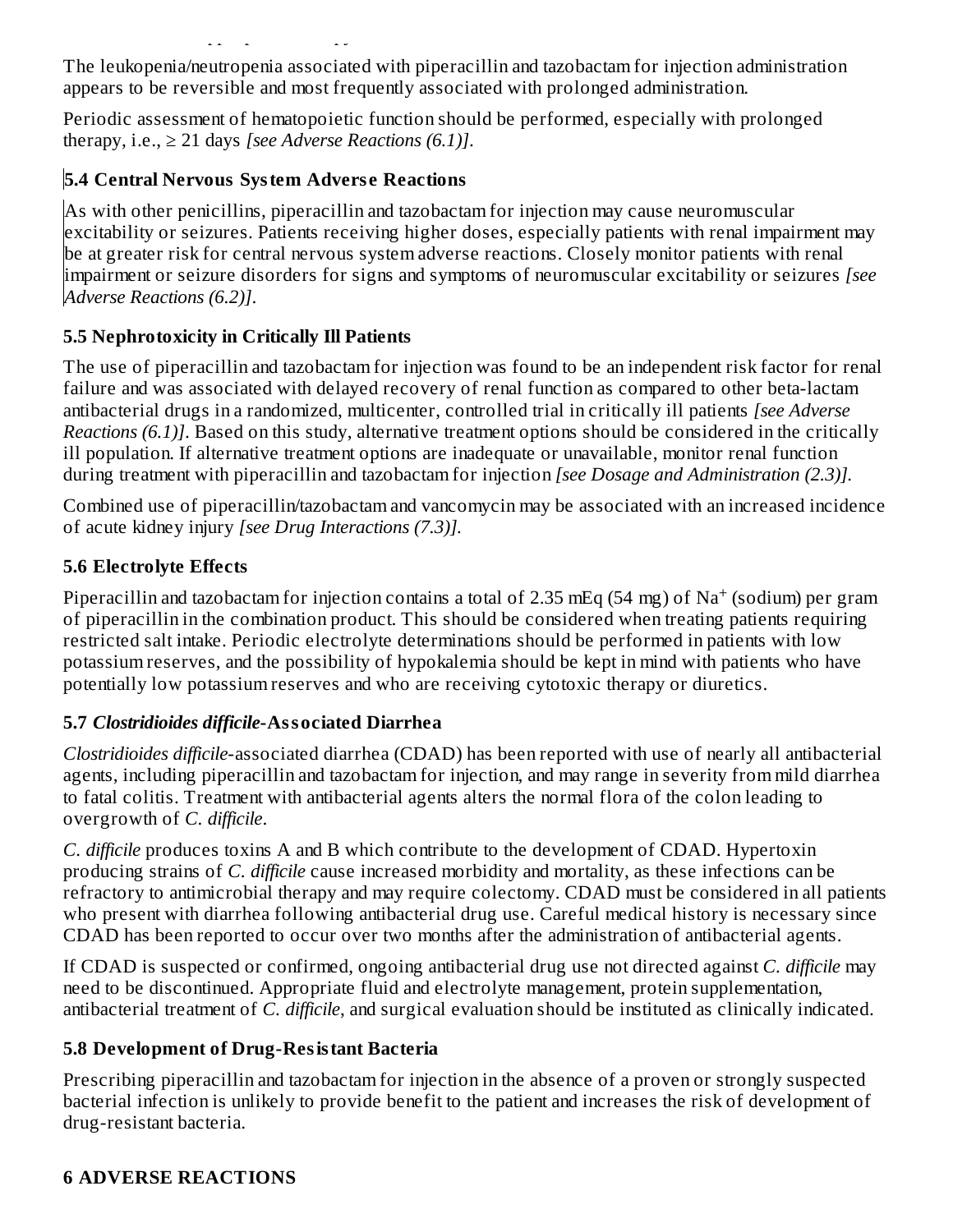### **6.1 Clinical Trials Experience**

Because clinical trials are conducted under widely varying conditions, adverse reaction rates observed in the clinical trials of a drug cannot be directly compared to rates in the clinical trials of another drug and may not reflect the rates observed in practice.

#### Clinical Trials in Adult Patients

During the initial clinical investigations, 2621 patients worldwide were treated with piperacillin and tazobactam for injection in phase 3 trials. In the key North American monotherapy clinical trials (n=830 patients), 90% of the adverse events reported were mild to moderate in severity and transient in nature. However, in 3.2% of the patients treated worldwide, piperacillin and tazobactam for injection was discontinued because of adverse events primarily involving the skin (1.3%), including rash and pruritus; the gastrointestinal system (0.9%), including diarrhea, nausea, and vomiting; and allergic reactions  $(0.5\%)$ .

#### **Table 4: Advers e Reactions from Piperacillin and Tazobactam for Injection Monotherapy Clinical Trials**

| <b>System Organ Class</b>                                     |
|---------------------------------------------------------------|
| <b>Adverse Reaction</b>                                       |
| <b>Gas trointes tinal dis orders</b>                          |
| Diarrhea (11.3%)                                              |
| Constipation (7.7%)                                           |
| Nausea (6.9%)                                                 |
| Vomiting (3.3%)                                               |
| Dyspepsia (3.3%)                                              |
| Abdominal pain (1.3%)                                         |
| <b>General disorders and administration site conditions</b>   |
| Fever (2.4%)                                                  |
| Injection site reaction $(≤1%)$                               |
| Rigors $(≤1%)$                                                |
| Immune system disorders                                       |
| Anaphylaxis $(≤1%)$                                           |
| Infections and infestations                                   |
| Candidiasis (1.6%)                                            |
| Pseudomembranous colitis $(≤1%)$                              |
| Metabolism and nutrition disorders                            |
| Hypoglycemia $(≤1%)$                                          |
| Musculos keletal and connective tissue disorders              |
| Myalgia $(≤1%)$                                               |
| Arthralgia $(≤1%)$                                            |
| Nervous system disorders                                      |
| Headache (7.7%)                                               |
| <b>Psychiatric disorders</b>                                  |
| Insomnia $(6.6\%)$                                            |
| Skin and subcutaneous tissue disorders                        |
| Rash (4.2%, including maculopapular, bullous, and urticarial) |
| Pruritus (3.1%)                                               |
| Purpura $(≤1%)$                                               |
| Vascular disorders                                            |
| Phlebitis (1.3%)                                              |
| Thrombophlebitis $(\leq 1\%)$                                 |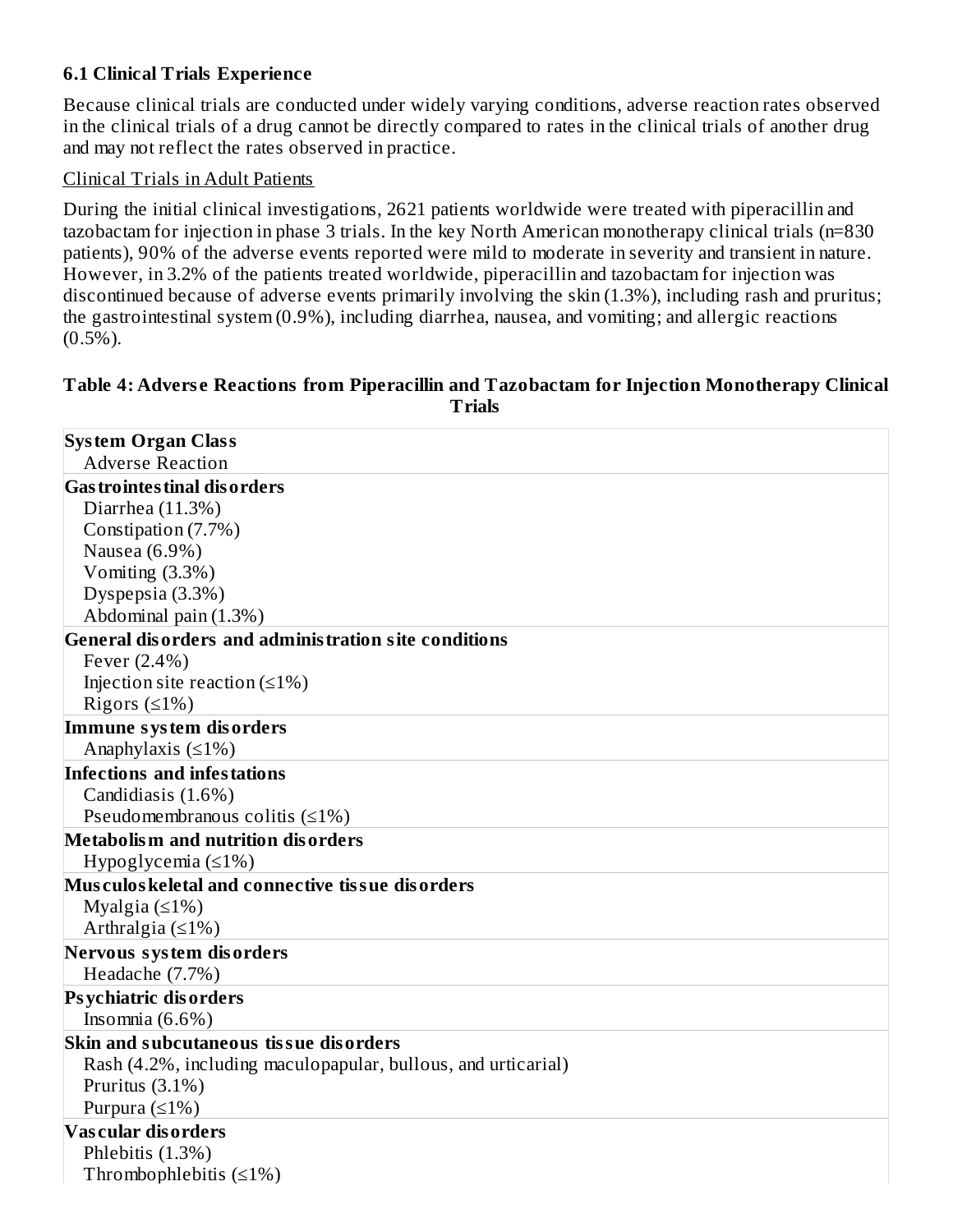#### Nosocomial Pneumonia Trials

Two trials of nosocomial lower respiratory tract infections were conducted. In one study, 222 patients were treated with piperacillin and tazobactam for injection in a dosing regimen of 4.5 g every 6 hours in combination with an aminoglycoside and 215 patients were treated with imipenem/cilastatin (500 mg/500 mg every 6 hours) in combination with an aminoglycoside. In this trial, treatment-emergent adverse events were reported by 402 patients, 204 (91.9%) in the piperacillin/tazobactam group and 198 (92.1%) in the imipenem/cilastatin group. Twenty-five (11.0%) patients in the piperacillin/tazobactam group and 14 (6.5%) in the imipenem/cilastatin group ( $p > 0.05$ ) discontinued treatment due to an adverse event.

The second trial used a dosing regimen of 3.375 g given every 4 hours with an aminoglycoside.

#### **Table 5: Advers e Reactions from Piperacillin and Tazobactam for Injection Plus Aminoglycoside Clinical Trials a**

| <b>System Organ Class</b>                            |
|------------------------------------------------------|
| <b>Adverse Reaction</b>                              |
| <b>Blood and lymphatic system disorders</b>          |
| Thrombocythemia (1.4%)                               |
| Anemia $(≤1%)$                                       |
| Thrombocytopenia $(\leq 1\%)$                        |
| Eosinophilia ( $\leq$ 1%)                            |
| <b>Gas trointes tinal dis orders</b>                 |
| Diarrhea (20%)                                       |
| Constipation (8.4%)                                  |
| Nausea (5.8%)                                        |
| Vomiting $(2.7%)$                                    |
| Dyspepsia (1.9%)                                     |
| Abdominal pain (1.8%)                                |
| Stomatitis $(≤1%)$                                   |
| General disorders and administration site conditions |
| Fever (3.2%)                                         |
| Injection site reaction $(≤1%)$                      |
| Infections and infestations                          |
| Oral candidiasis (3.9%)                              |
| Candidiasis (1.8%)                                   |
| <b>Investigations</b>                                |
| BUN increased (1.8%)                                 |
| Blood creatinine increased (1.8%)                    |
| Liver function test abnormal (1.4%)                  |
| Alkaline phosphatase increased $(\leq 1\%)$          |
| Aspartate aminotransferase increased $(\leq 1\%)$    |
| Alanine aminotransferase increased $(≤1%)$           |
| Metabolism and nutrition disorders                   |
| Hypoglycemia $(\leq 1\%)$                            |
| Hypokalemia $(\leq 1\%)$                             |
| Nervous system disorders                             |
| Headache (4.5%)                                      |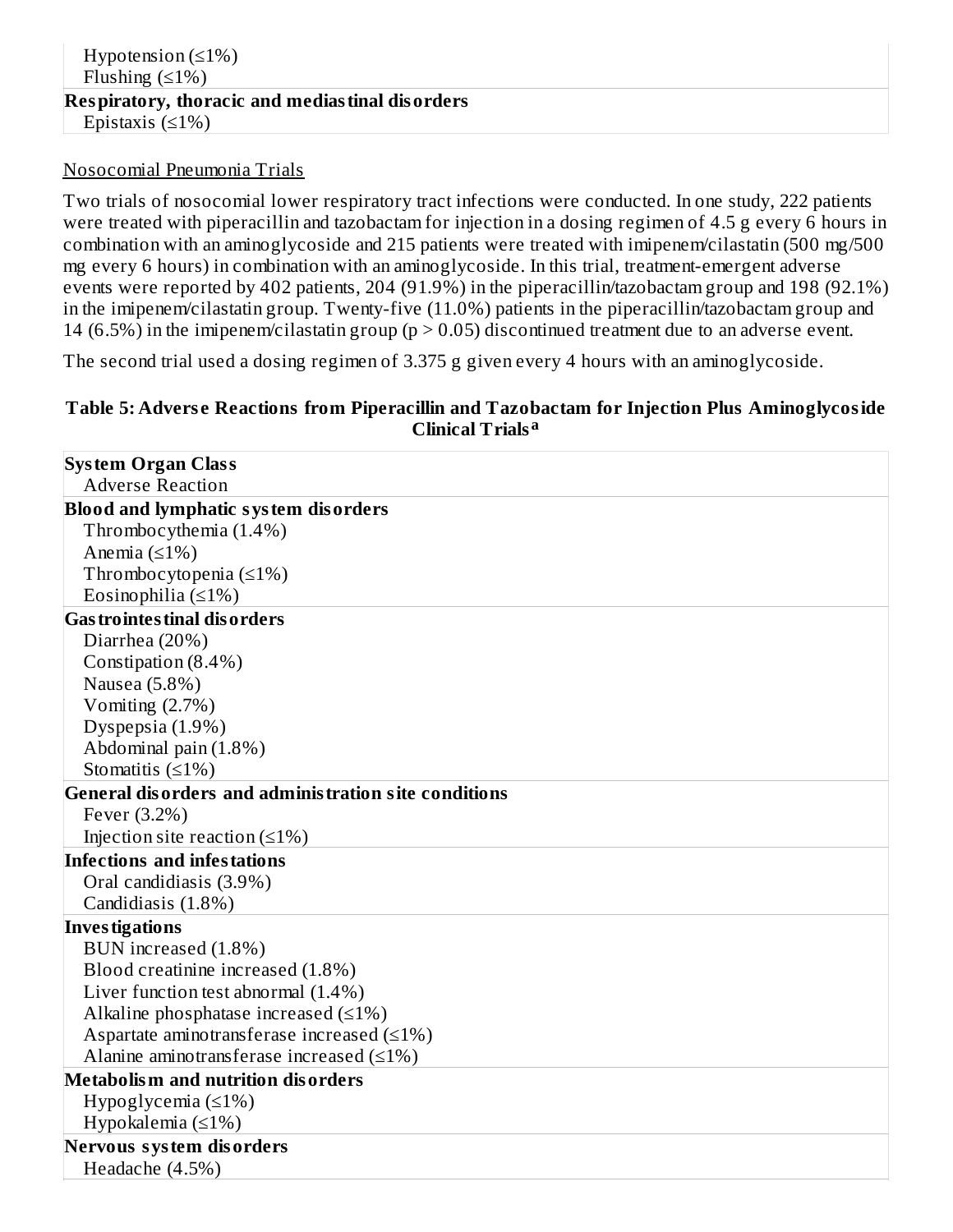### **Psychiatric disorders**

Insomnia (4.5%)

#### **Renal and urinary disorders**

Renal failure (≤1%)

#### **Skin and subcutaneous tissue disorders**

Rash (3.9%) Pruritus (3.2%)

### **Vas cular disorders**

Thrombophlebitis (1.3%)

Hypotension (1.3%)

<sup>a</sup> For adverse drug reactions that appeared in both studies the higher frequency is presented.

### Other Trials - Nephrotoxicity

In a randomized, multicenter, controlled trial in 1200 adult critically ill patients, piperacillin/tazobactam was found to be a risk factor for renal failure (odds ratio 1.7, 95% CI 1.18 to 2.43), and associated with delayed recovery of renal function as compared to other beta-lactam antibacterial drugs<sup>1</sup> [see Warnings *and Precautions (5.5)]*.

### Adverse Laboratory Changes (Seen During Clinical Trials)

Of the trials reported, including that of nosocomial lower respiratory tract infections in which a higher dose of piperacillin and tazobactam for injection was used in combination with an aminoglycoside, changes in laboratory parameters include:

*Hematologic*—decreases in hemoglobin and hematocrit, thrombocytopenia, increases in platelet count, eosinophilia, leukopenia, neutropenia. These patients were withdrawn from therapy; some had accompanying systemic symptoms (e.g., fever, rigors, chills)

*Coagulation*—positive direct Coombs' test, prolonged prothrombin time, prolonged partial thromboplastin time

*Hepatic*—transient elevations of AST (SGOT), ALT (SGPT), alkaline phosphatase, bilirubin

*Renal*—increases in serum creatinine, blood urea nitrogen

Additional laboratory events include abnormalities in electrolytes (i.e., increases and decreases in sodium, potassium, and calcium), hyperglycemia, decreases in total protein or albumin, blood glucose decreased, gamma-glutamyltransferase increased, hypokalemia, and bleeding time prolonged.

### Clinical Trials in Pediatric Patients

Clinical studies of piperacillin and tazobactam for injection in pediatric patients suggest a similar safety profile to that seen in adults.

In a prospective, randomized, comparative, open-label clinical trial of pediatric patients, 2 to 12 years of age, with intra-abdominal infections (including appendicitis and/or peritonitis), 273 patients were treated with piperacillin and tazobactam for injection 112.5 mg/kg given IV every 8 hours and 269 patients were treated with cefotaxime (50 mg/kg) plus metronidazole (7.5 mg/kg) every 8 hours. In this trial, treatmentemergent adverse events were reported by 146 patients, 73 (26.7%) in the piperacillin and tazobactam for injection group and 73 (27.1%) in the cefotaxime/metronidazole group. Six patients (2.2%) in the piperacillin and tazobactam for injection group and 5 patients (1.9%) in the cefotaxime/metronidazole group discontinued due to an adverse event.

In a retrospective, cohort study, 140 pediatric patients 2 months to less than 18 years of age with nosocomial pneumonia were treated with piperacillin and tazobactam for injection and 267 patients were treated with comparators (which included ticarcillin-clavulanate, carbapenems, ceftazidime, cefepime, or ciprofloxacin). The rates of serious adverse reactions were generally similar between the piperacillin and tazobactam for injection and comparator groups, including patients aged 2 months to 9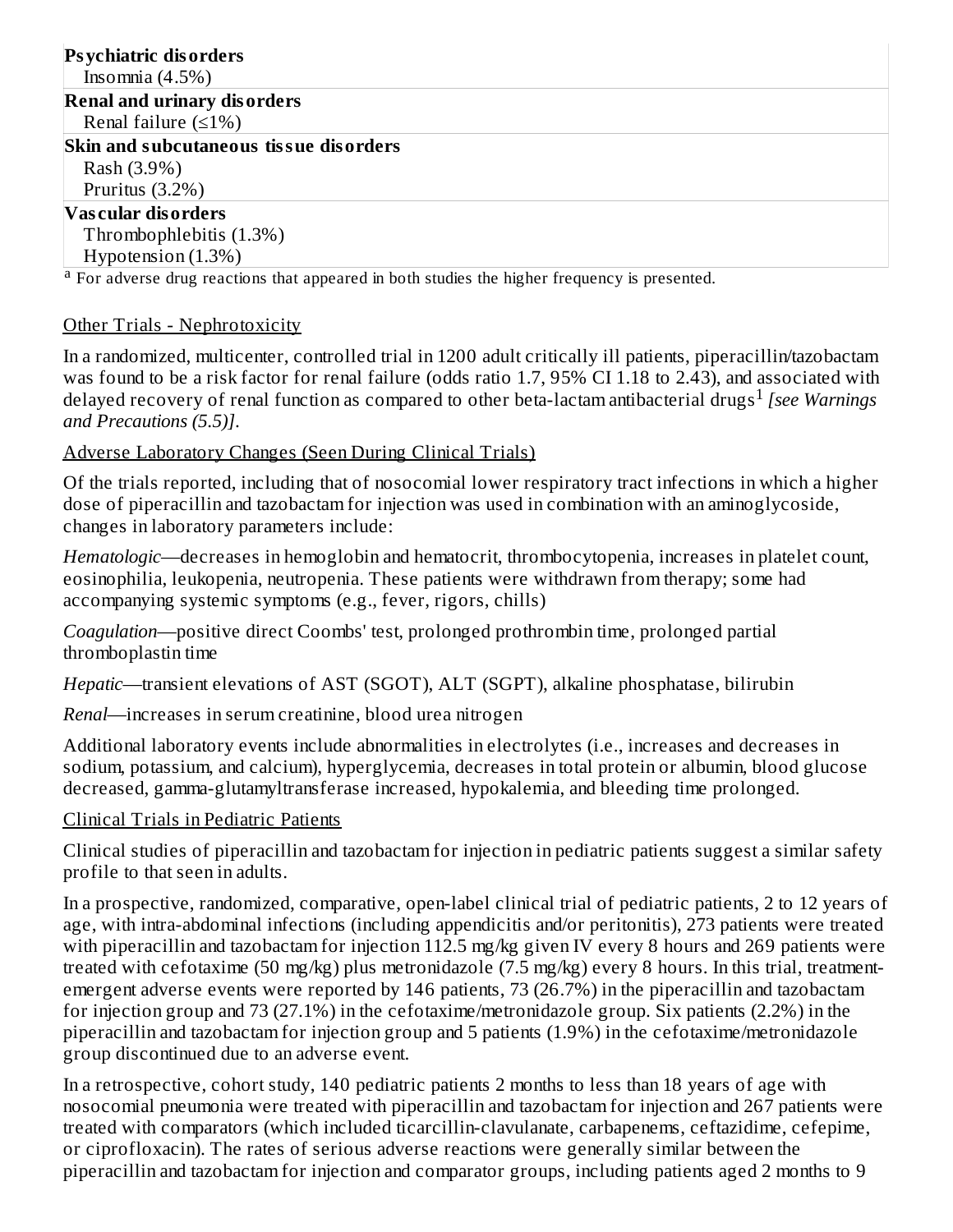months treated with piperacillin and tazobactam for injection 90 mg/kg IV every 6 hours and patients older than 9 months and less than 18 years of age treated with piperacillin and tazobactam for injection 112.5 mg/kg IV every 6 hours.

### **6.2 Postmarketing Experience**

In addition to the adverse drug reactions identified in clinical trials in Table 4 and Table 5, the following adverse reactions have been identified during post-approval use of piperacillin and tazobactam for injection. Because these reactions are reported voluntarily from a population of uncertain size, it is not always possible to reliably estimate their frequency or establish a causal relationship to drug exposure.

*Hepatobiliary*—hepatitis, jaundice

*Hematologic*—hemolytic anemia, agranulocytosis, pancytopenia

*Immune*—hypersensitivity reactions, anaphylactic/anaphylactoid reactions (including shock)

*Renal*—interstitial nephritis

*Nervous system disorders*—seizures

*Psychiatric disorders*—delirium

*Respiratory*—eosinophilic pneumonia

*Skin and Appendages*—erythema multiforme, Stevens-Johnson syndrome, toxic epidermal necrolysis, drug reaction with eosinophilia and systemic symptoms, (DRESS), acute generalized exanthematous pustulosis (AGEP), dermatitis exfoliative

Postmarketing experience with piperacillin and tazobactam for injection in pediatric patients suggests a similar safety profile to that seen in adults.

### **6.3 Additional Experience with Piperacillin**

The following adverse reaction has also been reported for piperacillin for injection:

*Skeletal*—prolonged muscle relaxation *[see Drug Interactions (7.5)]*.

### **7 DRUG INTERACTIONS**

### **7.1 Aminoglycosides**

Piperacillin may inactivate aminoglycosides by converting them to microbiologically inert amides.

### *In vivo* inactivation

When aminoglycosides are administered in conjunction with piperacillin to patients with end-stage renal disease requiring hemodialysis, the concentrations of the aminoglycosides (especially tobramycin) may be significantly reduced and should be monitored.

Sequential administration of piperacillin and tazobactam for injection and tobramycin to patients with either normal renal function or mild to moderate renal impairment has been shown to modestly decrease serum concentrations of tobramycin but no dosage adjustment is considered necessary.

### *In vitro* inactivation

Due to the *in vitro* inactivation of aminoglycosides by piperacillin, piperacillin and tazobactam for injection and aminoglycosides are recommended for separate administration. Piperacillin and tazobactam for injection and aminoglycosides should be reconstituted, diluted, and administered separately when concomitant therapy with aminoglycosides is indicated. Piperacillin and tazobactam for injection is compatible with amikacin and gentamicin for simultaneous Y-site infusion in certain diluents and at specific concentrations. Piperacillin and tazobactam for injection is not compatible with tobramycin for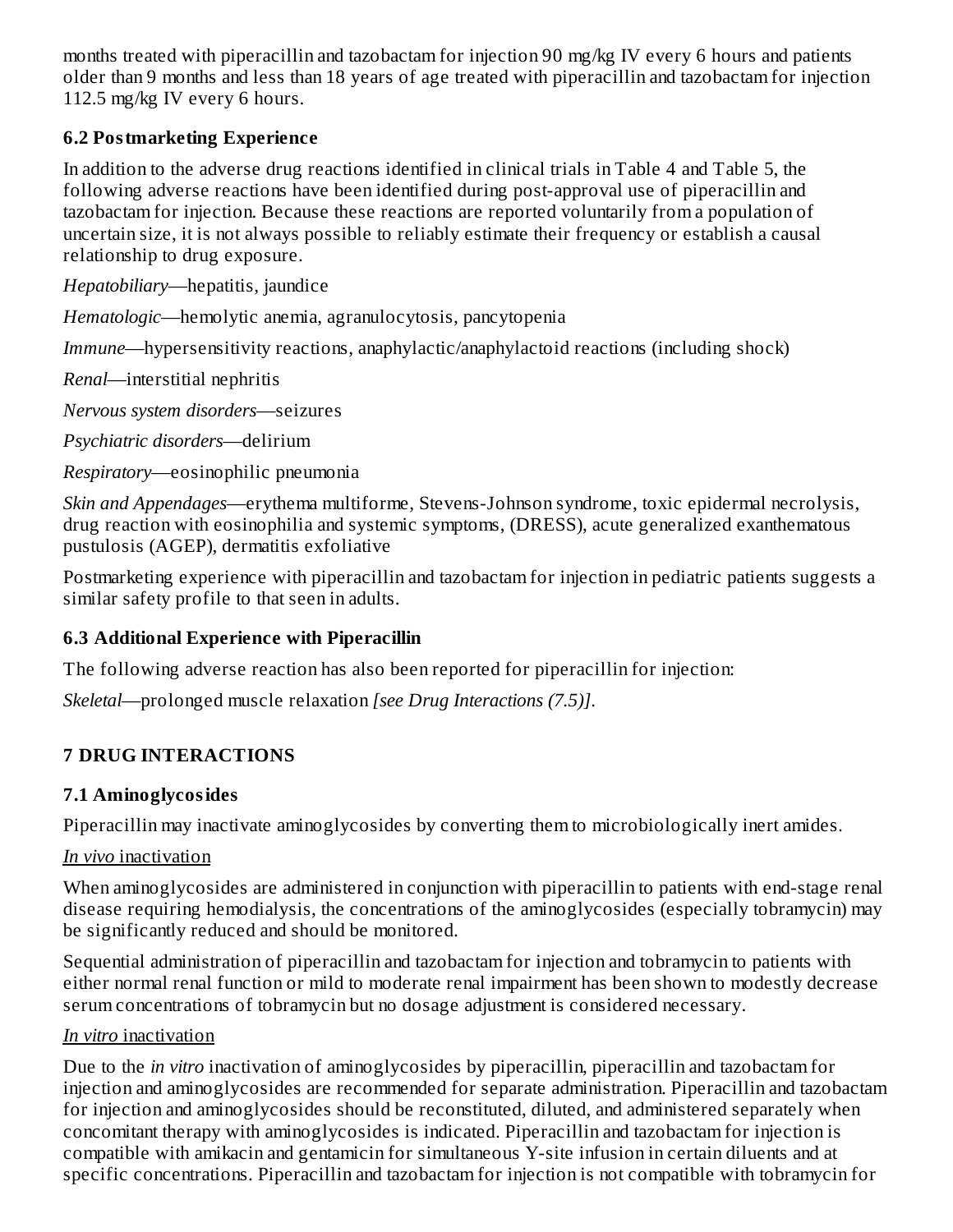simultaneous Y-site infusion *[see Dosage and Administration (2.7)]*.

## **7.2 Probenecid**

Probenecid administered concomitantly with piperacillin and tazobactam for injection prolongs the halflife of piperacillin by 21% and that of tazobactam by 71% because probenecid inhibits tubular renal secretion of both piperacillin and tazobactam. Probenecid should not be co-administered with piperacillin and tazobactam for injection unless the benefit outweighs the risk.

## **7.3 Vancomycin**

Studies have detected an increased incidence of acute kidney injury in patients concomitantly administered piperacillin/tazobactam and vancomycin as compared to vancomycin alone *[see Warnings and Precautions (5.5)]*.

Monitor kidney function in patients concomitantly administered with piperacillin/tazobactam and vancomycin.

No pharmacokinetic interactions have been noted between piperacillin/tazobactam and vancomycin.

## **7.4 Anticoagulants**

Coagulation parameters should be tested more frequently and monitored regularly during simultaneous administration of high doses of heparin, oral anticoagulants, or other drugs that may affect the blood coagulation system or the thrombocyte function *[see Warnings and Precautions (5.3)]*.

## **7.5 Vecuronium**

Piperacillin when used concomitantly with vecuronium has been implicated in the prolongation of the neuromuscular blockade of vecuronium. Piperacillin and tazobactam for injection could produce the same phenomenon if given along with vecuronium. Due to their similar mechanism of action, it is expected that the neuromuscular blockade produced by any of the non-depolarizing muscle relaxants could be prolonged in the presence of piperacillin. Monitor for adverse reactions related to neuromuscular blockade (see package insert for vecuronium bromide).

## **7.6 Methotrexate**

Limited data suggests that co-administration of methotrexate and piperacillin may reduce the clearance of methotrexate due to competition for renal secretion. The impact of tazobactam on the elimination of methotrexate has not been evaluated. If concurrent therapy is necessary, serum concentrations of methotrexate as well as the signs and symptoms of methotrexate toxicity should be frequently monitored.

## **7.7 Effects on Laboratory Tests**

There have been reports of positive test results using the Bio-Rad Laboratories Platelia *Aspergillus* EIA test in patients receiving piperacillin/tazobactam injection who were subsequently found to be free of *Aspergillus* infection. Cross-reactions with non-*Aspergillus* polysaccharides and polyfuranoses with the Bio-Rad Laboratories Platelia *Aspergillus* EIA test have been reported. Therefore, positive test results in patients receiving piperacillin/tazobactam should be interpreted cautiously and confirmed by other diagnostic methods.

As with other penicillins, the administration of piperacillin and tazobactam for injection may result in a false-positive reaction for glucose in the urine using a copper-reduction method (CLINITEST®). It is recommended that glucose tests based on enzymatic glucose oxidase reactions be used.

## **8 USE IN SPECIFIC POPULATIONS**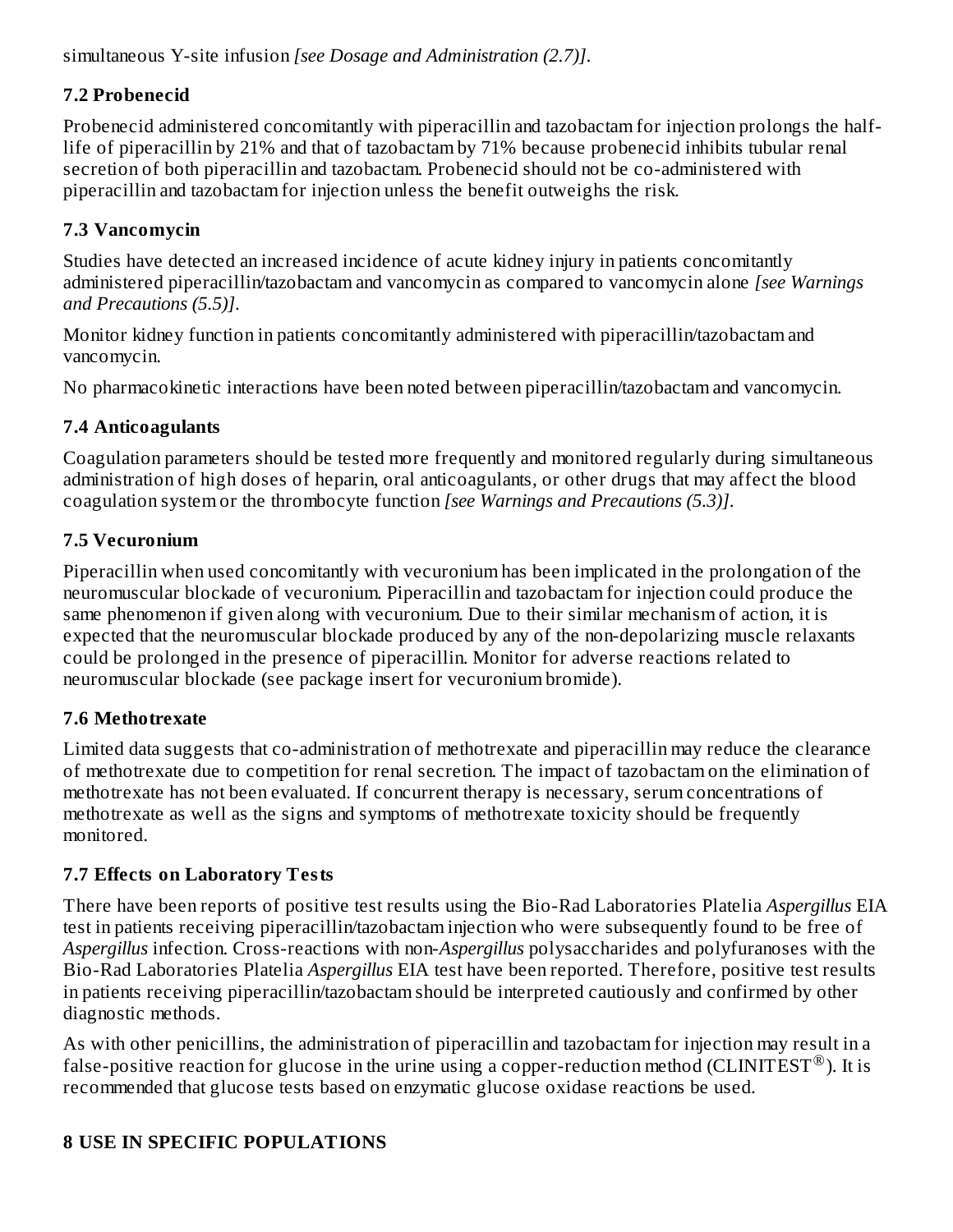## **8.1 Pregnancy**

### **Risk Summary**

Piperacillin and tazobactam cross the placenta in humans. However, there are insufficient data with piperacillin and/or tazobactam in pregnant women to inform a drug-associated risk for major birth defects and miscarriage. No fetal structural abnormalities were observed in rats or mice when piperacillin/tazobactam was administered intravenously during organogenesis at doses 1 to 2 times and 2 to 3 times the human dose of piperacillin and tazobactam, respectively, based on body-surface area  $(mg/m<sup>2</sup>)$ . However, fetotoxicity in the presence of maternal toxicity was observed in developmental toxicity and peri/postnatal studies conducted in rats (intraperitoneal administration prior to mating and throughout gestation or from gestation day 17 through lactation day 21) at doses less than the maximum recommended human daily dose based on body-surface area (mg/m<sup>2</sup>) *[see Data]*.

The background risk of major birth defects and miscarriage for the indicated population is unknown. In the U.S. general population, the estimated background risk of major birth defects and miscarriage in clinically recognized pregnancies is 2 to 4% and 15 to 20%, respectively.

### **Data**

### *Animal Data*

In embryo-fetal development studies in mice and rats, pregnant animals received intravenous doses of piperacillin/tazobactam up to 3000/750 mg/kg/day during the period of organogenesis. There was no evidence of teratogenicity up to the highest dose evaluated, which is 1 to 2 times and 2 to 3 times the human dose of piperacillin and tazobactam, in mice and rats respectively, based on body-surface area  $(mg/m<sup>2</sup>)$ . Fetal body weights were reduced in rats at maternally toxic doses at or above 500/62.5 mg/kg/day, minimally representing 0.4 times the human dose of both piperacillin and tazobactam based on body-surface area  $(mg/m<sup>2</sup>)$ .

A fertility and general reproduction study in rats using intraperitoneal administration of tazobactam or the combination piperacillin/tazobactam prior to mating and through the end of gestation, reported a decrease in litter size in the presence of maternal toxicity at 640 mg/kg/day tazobactam (4 times the human dose of tazobactam based on body-surface area), and decreased litter size and an increase in fetuses with ossification delays and variations of ribs, concurrent with maternal toxicity at  $\geq$ 640/160 mg/kg/day piperacillin/tazobactam (0.5 times and 1 times the human dose of piperacillin and tazobactam, respectively, based on body-surface area).

Peri/postnatal development in rats was impaired with reduced pup weights, increased stillbirths, and increased pup mortality concurrent with maternal toxicity after intraperitoneal administration of tazobactam alone at doses ≥320 mg/kg/day (2 times the human dose based on body surface area) or of the combination piperacillin/tazobactam at doses ≥640/160 mg/kg/day (0.5 times and 1 times the human dose of piperacillin and tazobactam, respectively, based on body-surface area) from gestation day 17 through lactation day 21.

### **8.2 Lactation**

### **Risk Summary**

Piperacillin is excreted in human milk; tazobactam concentrations in human milk have not been studied. No information is available on the effects of piperacillin and tazobactam on the breast-fed child or on milk production. The developmental and health benefits of breastfeeding should be considered along with the mother's clinical need for piperacillin and tazobactam for injection and any potential adverse effects on the breastfed child from piperacillin and tazobactam for injection or from the underlying maternal condition.

## **8.4 Pediatric Us e**

The safety and effectiveness of piperacillin and tazobactam for injection for intra-abdominal infections,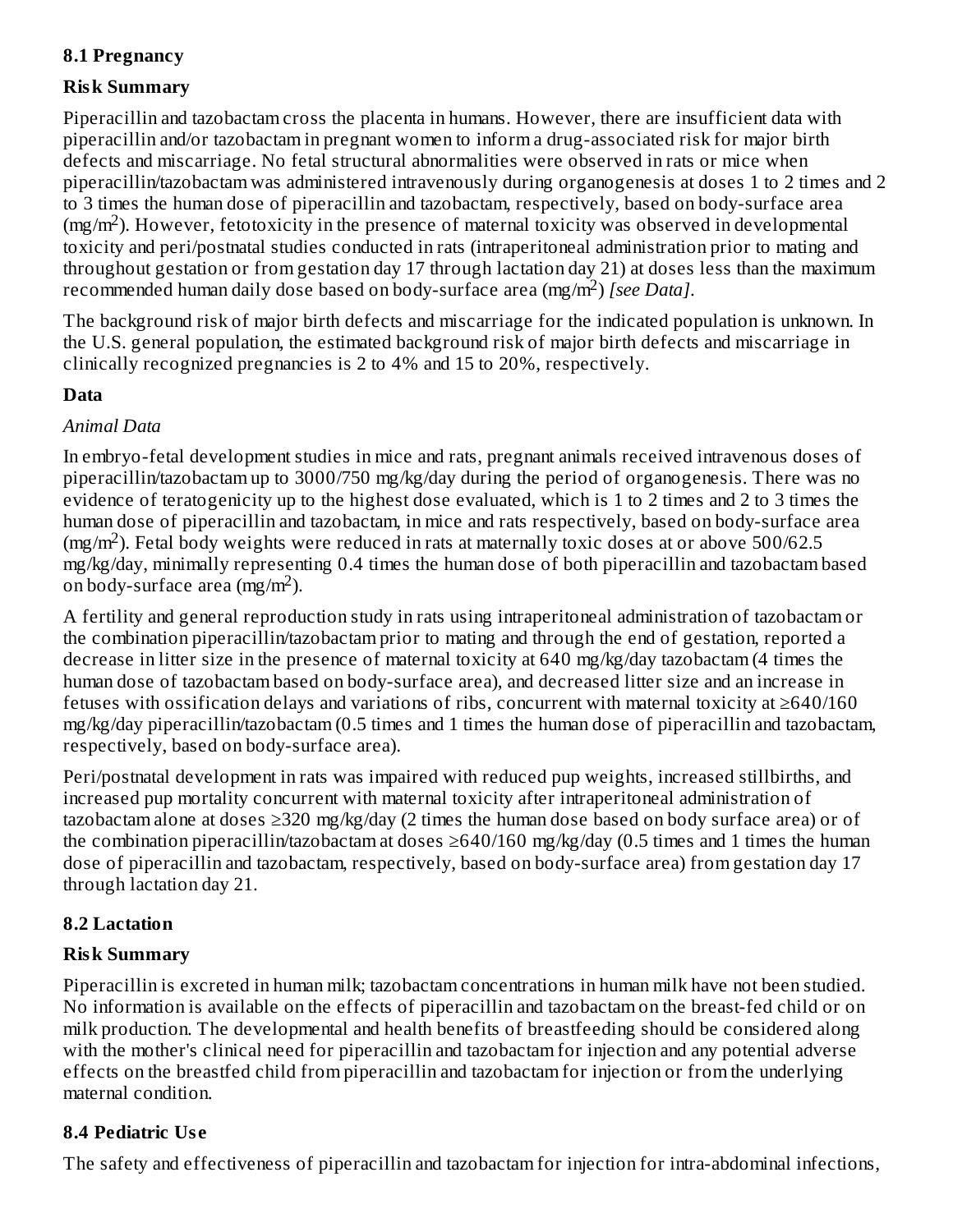and nosocomial pneumonia have been established in pediatric patients 2 months of age and older.

Use of piperacillin and tazobactam for injection in pediatric patients 2 months of age and older with intra-abdominal infections including appendicitis and/or peritonitis is supported by evidence from wellcontrolled studies and pharmacokinetic studies in adults and in pediatric patients. This includes a prospective, randomized, comparative, open-label clinical trial with 542 pediatric patients 2 to 12 years of age with intra-abdominal infections (including appendicitis and/or peritonitis), in which 273 pediatric patients received piperacillin/tazobactam *[see Adverse Reactions (6.1) and Clinical Pharmacology (12.3)]*.

Use of piperacillin and tazobactam for injection in pediatric patients 2 months of age and older with nosocomial pneumonia is supported by evidence from well-controlled studies in adults with nosocomial pneumonia, a simulation study performed with a population pharmacokinetic model, and a retrospective, cohort study of pediatric patients with nosocomial pneumonia in which 140 pediatric patients were treated with piperacillin and tazobactam for injection and 267 patients treated with comparators (which included ticarcillin-clavulanate, carbapenems, ceftazidime, cefepime, or ciprofloxacin) *[see Adverse Reactions (6.1) and Clinical Pharmacology (12.3)].*

The safety and effectiveness of piperacillin and tazobactam for injection have not been established in pediatric patients less than 2 months of age *[see Clinical Pharmacology (12) and Dosage and Administration (2)]*.

Dosage of piperacillin and tazobactam for injection in pediatric patients with renal impairment has not been determined.

## **8.5 Geriatric Us e**

Patients over 65 years are not at an increased risk of developing adverse effects solely because of age. However, dosage should be adjusted in the presence of renal impairment *[see Dosage and Administration (2)]*.

In general, dose selection for an elderly patient should be cautious, usually starting at the low end of the dosing range, reflecting the greater frequency of decreased hepatic, renal, or cardiac function, and of concomitant disease or other drug therapy.

Piperacillin and tazobactam for injection contains 54 mg (2.35 mEq) of sodium per gram of piperacillin in the combination product. At the usual recommended doses, patients would receive between 648 and 864 mg/day (28.2 and 37.6 mEq) of sodium. The geriatric population may respond with a blunted natriuresis to salt loading. This may be clinically important with regard to such diseases as congestive heart failure.

This drug is known to be substantially excreted by the kidney, and the risk of toxic reactions to this drug may be greater in patients with impaired renal function. Because elderly patients are more likely to have decreased renal function, care should be taken in dose selection, and it may be useful to monitor renal function.

### **8.6 Renal Impairment**

In patients with creatinine clearance  $\leq 40$  mL/min and dialysis patients (hemodialysis and CAPD), the intravenous dose of piperacillin and tazobactam for injection should be reduced to the degree of renal function impairment *[see Dosage and Administration (2)]*.

## **8.7 Hepatic Impairment**

Dosage adjustment of piperacillin and tazobactam for injection is not warranted in patients with hepatic cirrhosis *[see Clinical Pharmacology (12.3)]*.

### **8.8 Patients with Cystic Fibrosis**

As with other semisynthetic penicillins, piperacillin therapy has been associated with an increased incidence of fever and rash in cystic fibrosis patients.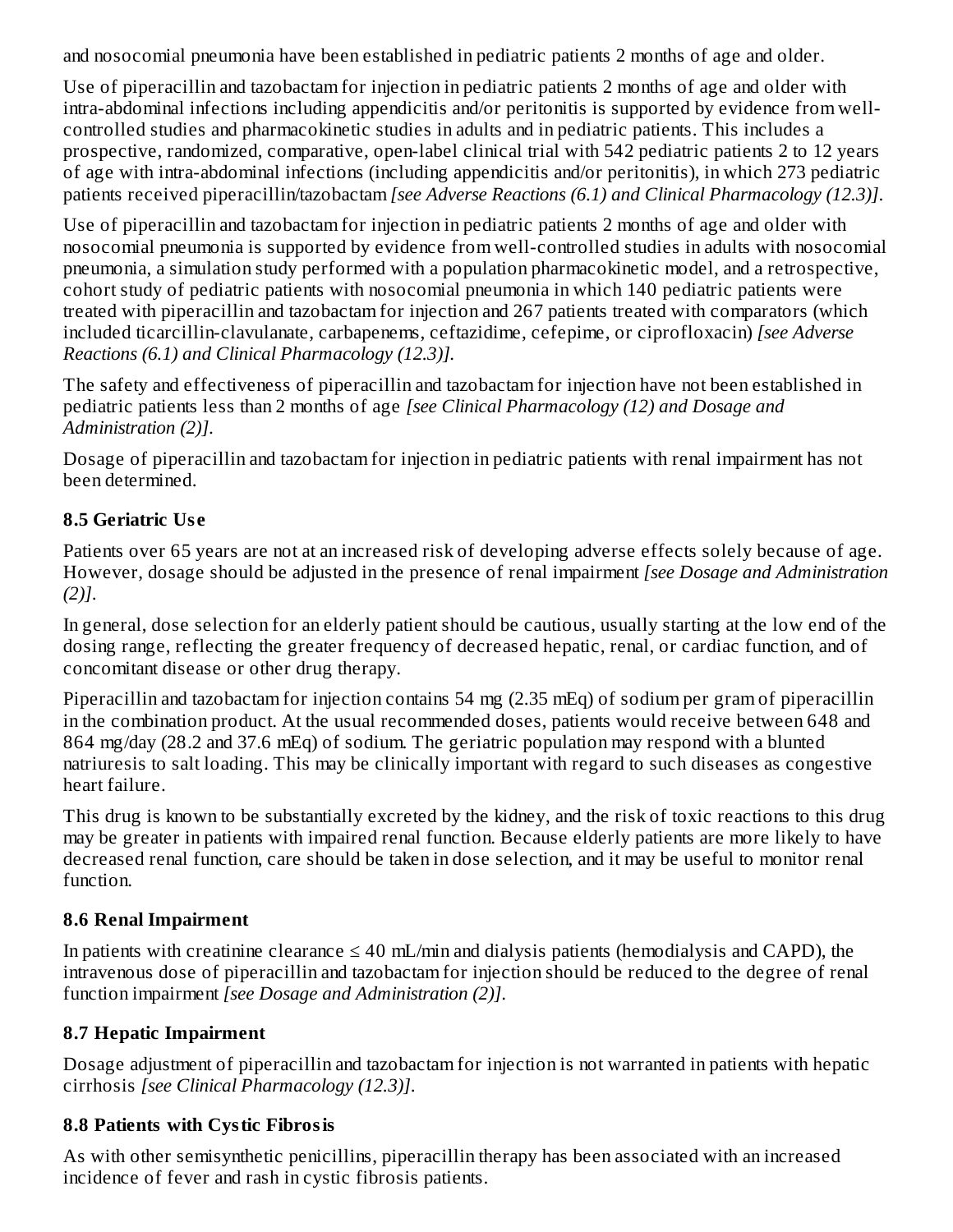### **10 OVERDOSAGE**

There have been postmarketing reports of overdose with piperacillin/tazobactam. The majority of those events experienced, including nausea, vomiting, and diarrhea, have also been reported with the usual recommended dosages. Patients may experience neuromuscular excitability or seizures if higher than recommended doses are given intravenously (particularly in the presence of renal failure) *[see Warnings and Precautions (5.4)]*.

Treatment should be supportive and symptomatic according to the patient's clinical presentation. Excessive serum concentrations of either piperacillin or tazobactam may be reduced by hemodialysis. Following a single 3.375 g dose of piperacillin/tazobactam, the percentage of the piperacillin and tazobactam dose removed by hemodialysis was approximately 31% and 39%, respectively *[see Clinical Pharmacology (12)]*.

### **11 DESCRIPTION**

Piperacillin and tazobactam for injection, USP is an injectable antibacterial combination product consisting of the semisynthetic antibacterial piperacillin sodium and the beta-lactamase inhibitor tazobactam sodium for intravenous administration.

Piperacillin sodium is derived from D(-)-α-aminobenzyl-penicillin. The chemical name of piperacillin sodium is sodium (2*S*,5*R*,6*R*)-6-[(*R*)-2-(4-ethyl-2,3-dioxo-1-piperazine-carboxamido)-2 phenylacetamido]-3,3-dimethyl-7-oxo-4-thia-1-azabicyclo[3.2.0]heptane-2-carboxylate. The chemical formula is  $\rm{C_{23}H_{26}N_5NaO_7S}$  and the molecular weight is 539.5. The chemical structure of piperacillin sodium is:



Tazobactam sodium, a derivative of the penicillin nucleus, is a penicillanic acid sulfone. Its chemical name is sodium (2*S*,3*S*,5*R*)-3-methyl-7-oxo-3-(1*H*-1,2,3-triazol-1-ylmethyl)-4-thia-1-azabicyclo[3.2.0] heptane-2-carboxylate-4,4-dioxide. The chemical formula is  $\rm C_{10}H_{11}N_4NaO_5S$  and the molecular weight is 322.3. The chemical structure of tazobactam sodium is:



Piperacillin and tazobactam for injection, USP, piperacillin/tazobactam parenteral combination, is a white to off-white sterile, powder consisting of piperacillin and tazobactam as their sodium salts packaged in glass vials. The product does not contain excipients or preservatives.

Each piperacillin and tazobactam for injection, USP 2.25 gram single-dose vial contains an amount of drug sufficient for withdrawal of piperacillin sodium equivalent to 2 grams of piperacillin and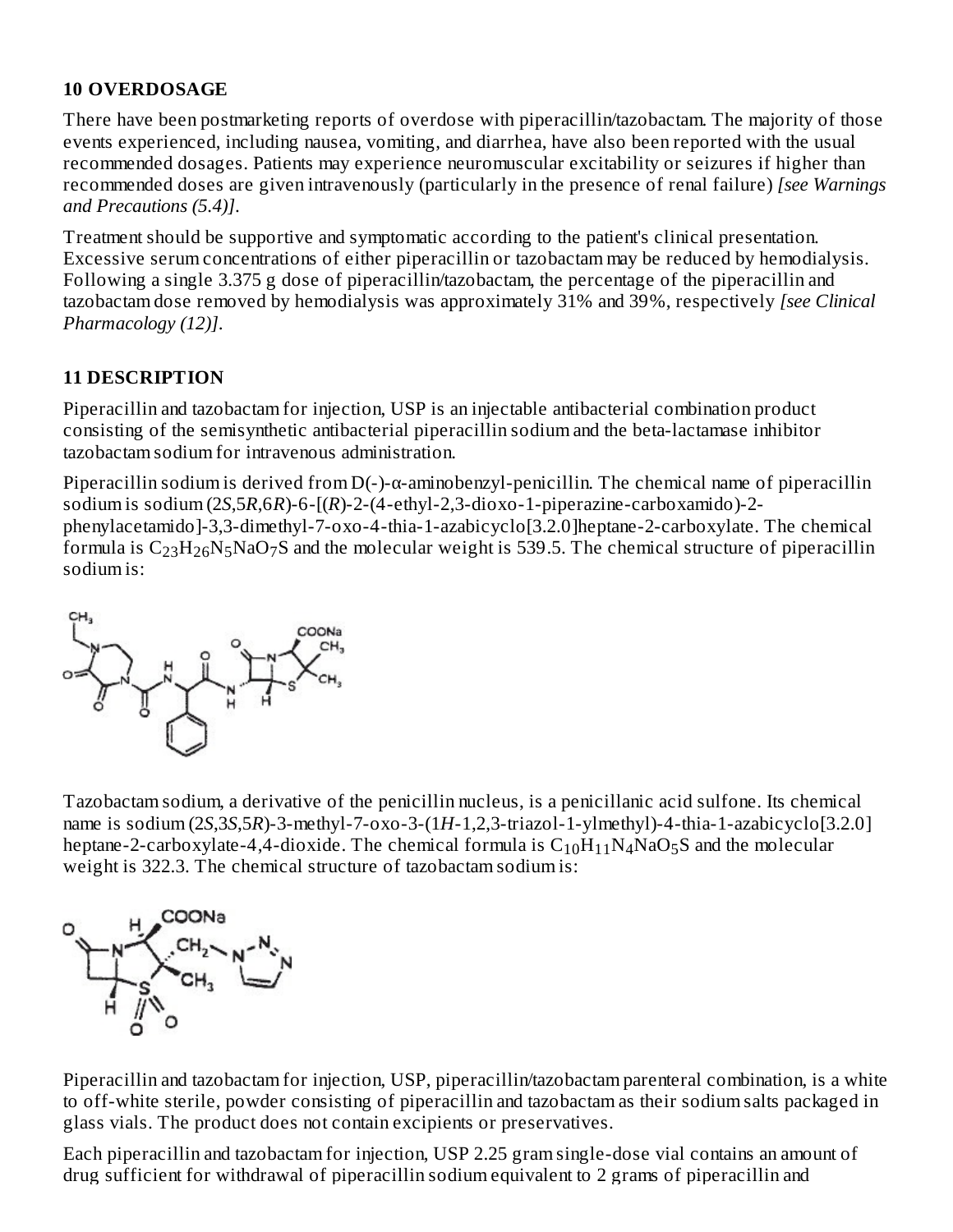tazobactam sodium equivalent to 0.25 gram of tazobactam. Each vial contains 4.69 mEq (108 mg) of sodium.

Each piperacillin and tazobactam for injection, USP 3.375 gram single-dose vial contains an amount of drug sufficient for withdrawal of piperacillin sodium equivalent to 3 grams of piperacillin and tazobactam sodium equivalent to 0.375 gram of tazobactam. Each vial contains 7.04 mEq (162 mg) of sodium.

Each piperacillin and tazobactam for injection, USP 4.5 gram single-dose vial contains an amount of drug sufficient for withdrawal of piperacillin sodium equivalent to 4 grams of piperacillin and tazobactam sodium equivalent to 0.5 gram of tazobactam. Each vial contains 9.39 mEq (216 mg) of sodium.

Piperacillin and tazobactam for injection, USP is a monosodium salt of piperacillin and a monosodium salt of tazobactam containing a total of 2.35 mEq (54 mg) of sodium  $(Na^+)$  per gram of piperacillin in the combination product.

USP Organic Impurities Test Pending

### **12 CLINICAL PHARMACOLOGY**

### **12.1 Mechanism of Action**

Piperacillin and tazobactam for injection is an antibacterial drug *[see Microbiology (12.4)]*.

### **12.2 Pharmacodynamics**

The pharmacodynamic parameter for piperacillin/tazobactam that is most predictive of clinical and microbiological efficacy is time above MIC.

### **12.3 Pharmacokinetics**

The mean and coefficients of variation (CV%) for the pharmacokinetic parameters of piperacillin and tazobactam after multiple intravenous doses are summarized in Table 7.

| <b>Piperacillin</b>     |                  |                      |          |          |           |                 |
|-------------------------|------------------|----------------------|----------|----------|-----------|-----------------|
| Piperacillin/Tazobactam | $C_{\text{max}}$ | $AUC^b$              | CL       | V        | $T_{1/2}$ | CL <sub>R</sub> |
| Dose <sup>a</sup>       | (mcg/mL)         | $(mcg \bullet h/mL)$ | (mL/min) | (L)      | (h)       | (mL/min)        |
| $2.25$ g                | 134              | 131 [14]             | 257      | 17.4     | 0.79      | $- -$           |
| 3.375 g                 | 242              | 242 [10]             | 207      | 15.1     | 0.84      | 140             |
| 4.5 g                   | 298              | 322 [16]             | 210      | 15.4     | 0.84      |                 |
| <b>Tazobactam</b>       |                  |                      |          |          |           |                 |
| Piperacillin/Tazobactam | $C_{\text{max}}$ | $AUC^b$              | CL       | $\rm _V$ | $T_{1/2}$ | CL <sub>R</sub> |
| Dose <sup>a</sup>       | (mcg/mL)         | $(mcg \bullet h/mL)$ | (mL/min) | (L)      | (h)       | (mL/min)        |
| $2.25$ g                | 15               | 16.0 [21]            | 258      | 17.0     | 0.77      | $- -$           |
| 3.375 g                 | 24               | 25.0 [8]             | 251      | 14.8     | 0.68      | 166             |
| 4.5 <sub>g</sub>        | 34               | 39.8 [15]            | 206      | 14.7     | 0.82      |                 |

**Table 7: Mean (CV%) Piperacillin and Tazobactam PK Parameters**

<sup>a</sup> Piperacillin and tazobactam were given in combination, infused over 30 minutes.

 $^{\rm b}$  Numbers in [] parentheses are coefficients of variation [CV%].

 $\rm{C_{max}:}$  maximum observed concentration, AUC: Area under the curve, CL=clearance, CL<sub>R</sub>= Renal clearance V=volume of distribution,  $T_{1/2}$  = elimination half-life

Peak plasma concentrations of piperacillin and tazobactam are attained immediately after completion of an intravenous infusion of piperacillin and tazobactam for injection. Piperacillin plasma concentrations,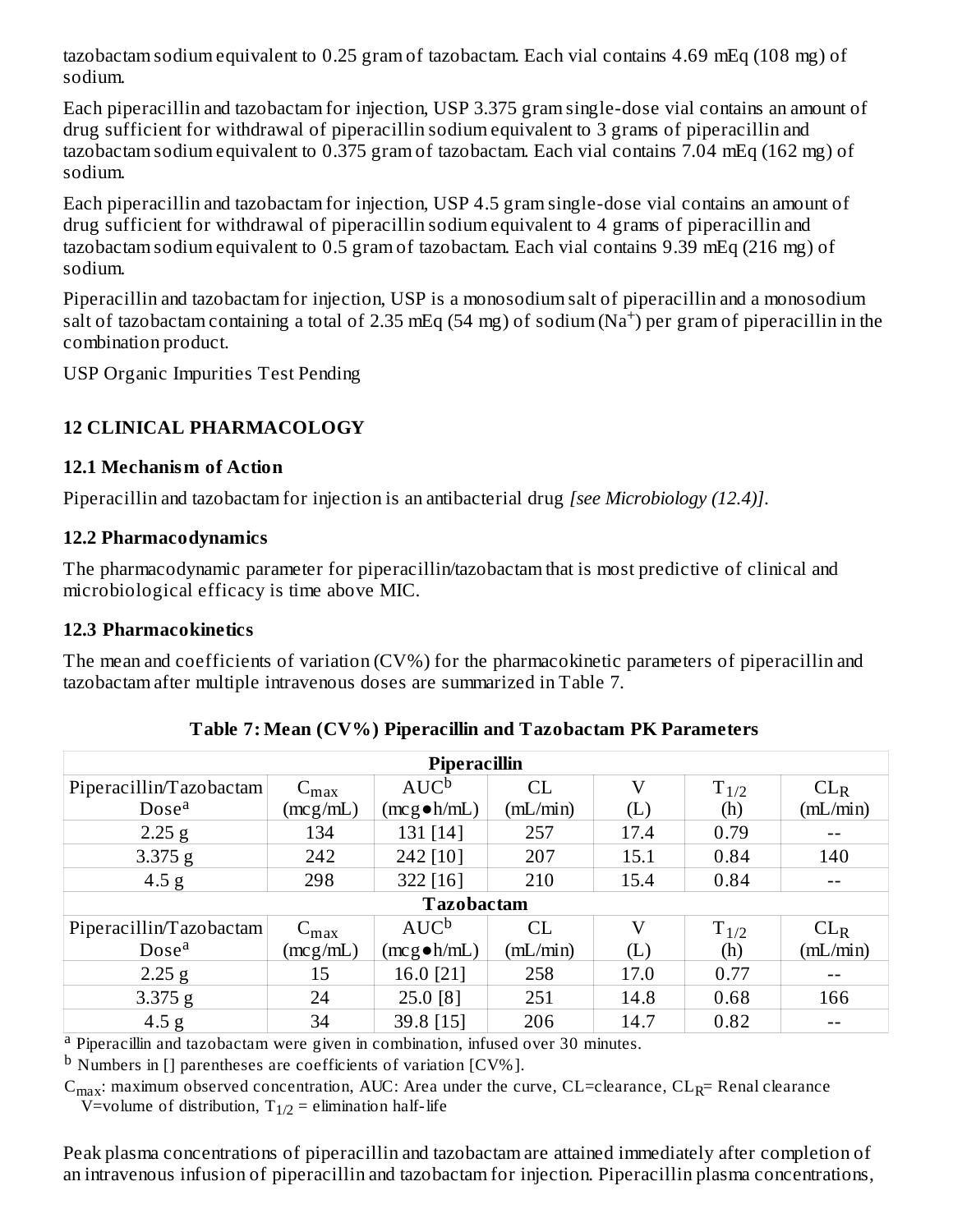following a 30-minute infusion of piperacillin and tazobactam for injection, were similar to those attained when equivalent doses of piperacillin were administered alone. Steady-state plasma concentrations of piperacillin and tazobactam were similar to those attained after the first dose due to the short half-lives of piperacillin and tazobactam.

### Distribution

Both piperacillin and tazobactam are approximately 30% bound to plasma proteins. The protein binding of either piperacillin or tazobactam is unaffected by the presence of the other compound. Protein binding of the tazobactam metabolite is negligible.

Piperacillin and tazobactam are widely distributed into tissues and body fluids including intestinal mucosa, gallbladder, lung, female reproductive tissues (uterus, ovary, and fallopian tube), interstitial fluid, and bile. Mean tissue concentrations are generally 50% to 100% of those in plasma. Distribution of piperacillin and tazobactam into cerebrospinal fluid is low in subjects with non-inflamed meninges, as with other penicillins (see Table 8).

### **Table 8: Piperacillin/Tazobactam Concentrations in Selected Tissues and Fluids after Single 4 g/0.5 g 30-min IV Infusion of Piperacillin and Tazobactam for Injection**

| Tissue or<br>Fluid                    | N <sup>a</sup> | Sampling<br>period <sup>b</sup><br>(h) | <b>Mean PIP</b><br>Concentration<br>Range<br>(mg/L) | Tissue:<br>Plasma Range | <b>Tazo</b><br>Concentration<br>Range<br>(mg/L) | Tazo Tissue:<br>Plasma Range |
|---------------------------------------|----------------|----------------------------------------|-----------------------------------------------------|-------------------------|-------------------------------------------------|------------------------------|
| Skin                                  | 35             | $0.5$ to 4.5                           | 34.8 to 94.2                                        | $0.60$ to $1.1$         | 4.0 to 7.7                                      | 0.49 to 0.93                 |
| <b>Fatty Tissue</b>                   | 37             | $0.5$ to $4.5$                         | 4.0 to 10.1                                         | 0.097 to 0.115          | 0.7 to 1.5                                      | $0.10$ to $0.13$             |
| Muscle                                | 36             | $0.5$ to 4.5                           | 9.4 to 23.3                                         | $0.29$ to $0.18$        | 1.4 to 2.7                                      | 0.18 to 0.30                 |
| Proximal<br>Intestinal<br>Mucosa      | 7              | 1.5 to 2.5                             | 31.4                                                | 0.55                    | 10.3                                            | 1.15                         |
| <b>Distal</b><br>Intestinal<br>Mucosa | 7              | 1.5 to 2.5                             | 31.2                                                | 0.59                    | 14.5                                            | 2.1                          |
| Appendix                              | 22             | 0.5 to 2.5                             | 26.5 to 64.1                                        | $0.43$ to $0.53$        | 9.1 to 18.6                                     | 0.80 to 1.35                 |

<sup>a</sup> Each subject provided a single sample.

<sup>b</sup> Time from the start of the infusion.

### Metabolism

Piperacillin is metabolized to a minor microbiologically active desethyl metabolite. Tazobactam is metabolized to a single metabolite that lacks pharmacological and antibacterial activities.

### **Excretion**

Following single or multiple piperacillin and tazobactam for injection doses to healthy subjects, the plasma half-life of piperacillin and of tazobactam ranged from 0.7 to 1.2 hours and was unaffected by dose or duration of infusion.

Both piperacillin and tazobactam are eliminated via the kidney by glomerular filtration and tubular secretion. Piperacillin is excreted rapidly as unchanged drug with 68% of the administered dose excreted in the urine. Tazobactam and its metabolite are eliminated primarily by renal excretion with 80% of the administered dose excreted as unchanged drug and the remainder as the single metabolite. Piperacillin, tazobactam and desethyl piperacillin are also secreted into the bile.

### Specific Populations

*Renal Impairment*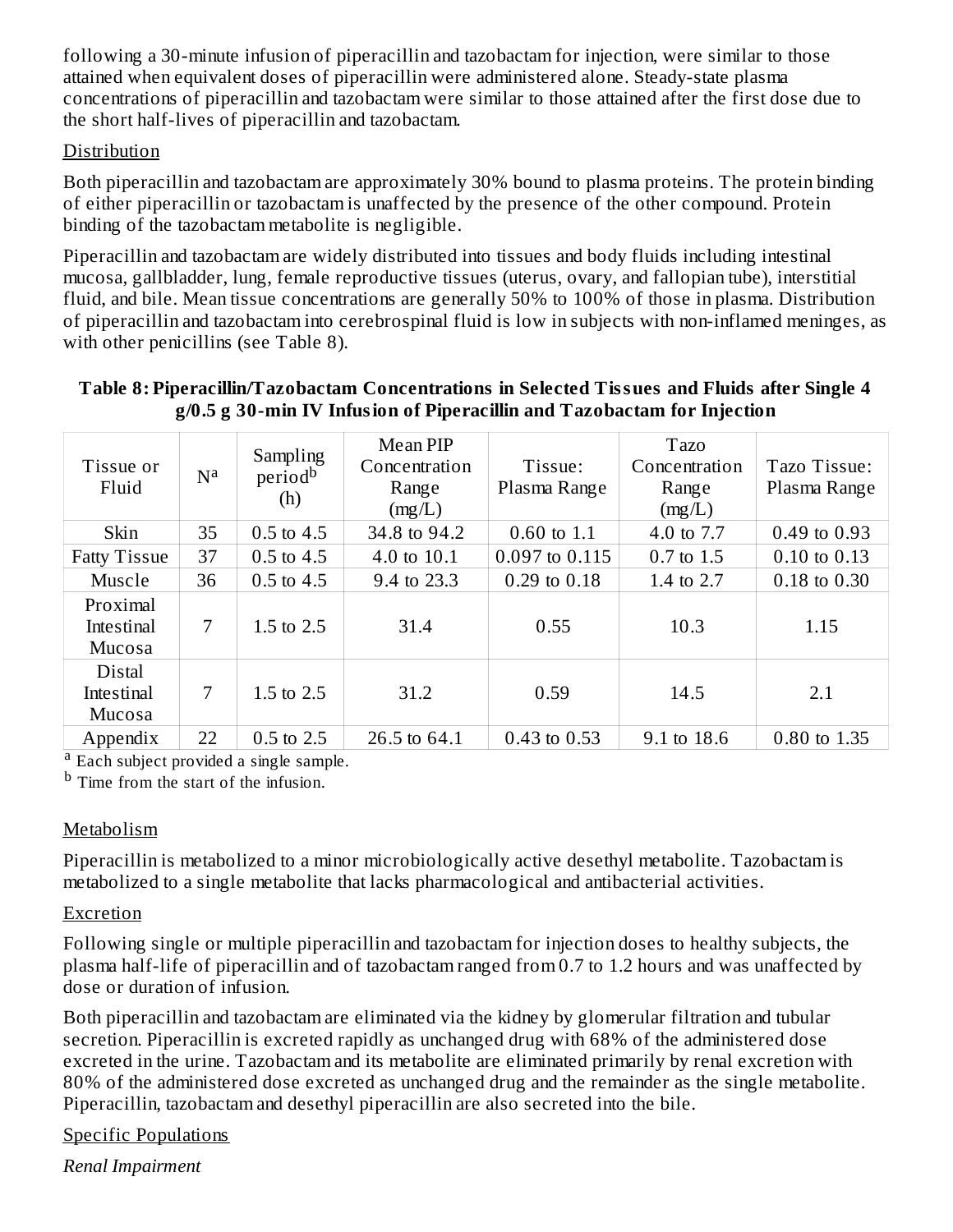After the administration of single doses of piperacillin/tazobactam to subjects with renal impairment, the half-life of piperacillin and of tazobactam increases with decreasing creatinine clearance. At creatinine clearance below 20 mL/min, the increase in half-life is twofold for piperacillin and fourfold for tazobactam compared to subjects with normal renal function. Dosage adjustments for piperacillin and tazobactam for injection are recommended when creatinine clearance is below 40 mL/min in patients receiving the usual recommended daily dose of piperacillin and tazobactam for injection. *See Dosage and Administration (2)* for specific recommendations for the treatment of patients with renal impairment.

Hemodialysis removes 30% to 40% of a piperacillin/tazobactam dose with an additional 5% of the tazobactam dose removed as the tazobactam metabolite. Peritoneal dialysis removes approximately 6% and 21% of the piperacillin and tazobactam doses, respectively, with up to 16% of the tazobactam dose removed as the tazobactam metabolite. For dosage recommendations for patients undergoing hemodialysis *[see Dosage and Administration (2)]*.

### *Hepatic Impairment*

The half-life of piperacillin and of tazobactam increases by approximately 25% and 18%, respectively, in patients with hepatic cirrhosis compared to healthy subjects. However, this difference does not warrant dosage adjustment of piperacillin and tazobactam for injection due to hepatic cirrhosis.

### *Pediatrics*

Piperacillin and tazobactam pharmacokinetics were studied in pediatric patients 2 months of age and older. The clearance of both compounds is slower in the younger patients compared to older children and adults.

In a population PK analysis, estimated clearance for 9 month-old to 12 year-old patients was comparable to adults, with a population mean (SE) value of 5.64 (0.34) mL/min/kg. The piperacillin clearance estimate is 80% of this value for pediatric patients 2 to 9 months old. In patients younger than 2 months of age, clearance of piperacillin is slower compared to older children; however, it is not adequately characterized for dosing recommendations. The population mean (SE) for piperacillin volume of distribution is 0.243 (0.011) L/kg and is independent of age.

### *Geriatrics*

The impact of age on the pharmacokinetics of piperacillin and tazobactam was evaluated in healthy male subjects, aged 18 to 35 years (n=6) and aged 65 to 80 years (n=12). Mean half-life for piperacillin and tazobactam was 32% and 55% higher, respectively, in the elderly compared to the younger subjects. This difference may be due to age-related changes in creatinine clearance.

### *Race*

The effect of race on piperacillin and tazobactam was evaluated in healthy male volunteers. No difference in piperacillin or tazobactam pharmacokinetics was observed between Asian (n=9) and Caucasian (n=9) healthy volunteers who received single 4/0.5 g doses.

### Drug Interactions

The potential for pharmacokinetic drug interactions between piperacillin and tazobactam for injection and aminoglycosides, probenecid, vancomycin, heparin, vecuronium, and methotrexate has been evaluated *[see Drug Interactions (7)]*.

### **12.4 Microbiology**

### Mechanism of Action

Piperacillin sodium exerts bactericidal activity by inhibiting septum formation and cell wall synthesis of susceptible bacteria. *In vitro*, piperacillin is active against a variety of Gram-positive and Gram-negative aerobic and anaerobic bacteria. Tazobactam sodium has little clinically relevant *in vitro* activity against bacteria due to its reduced affinity to penicillin-binding proteins. It is, however, a beta-lactamase inhibitor of the Molecular class A enzymes, including Richmond-Sykes class III (Bush class 2b & 2b')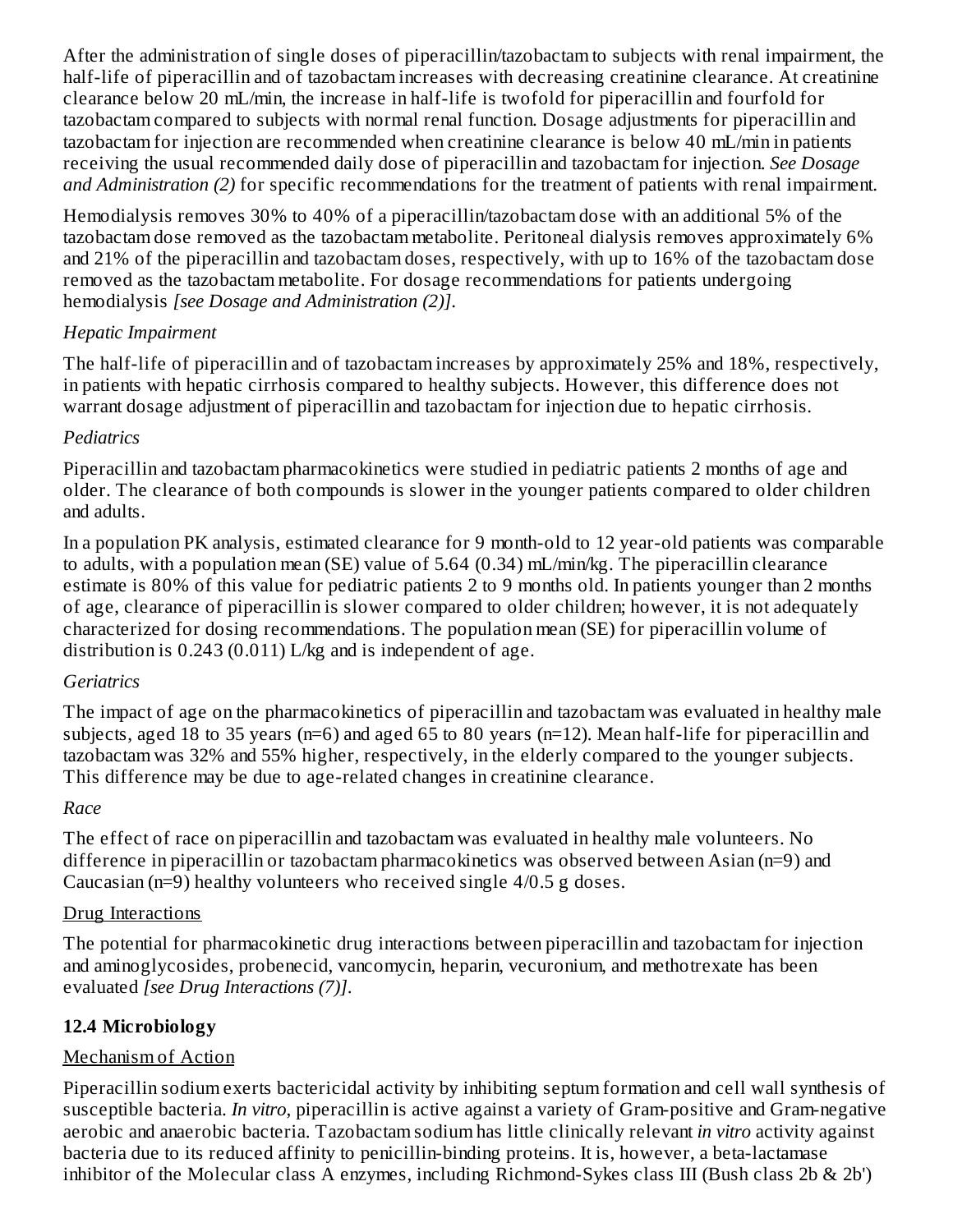penicillinases and cephalosporinases. It varies in its ability to inhibit class II and IV (2a & 4) penicillinases. Tazobactam does not induce chromosomally-mediated beta-lactamases at tazobactam concentrations achieved with the recommended dosage regimen.

Antimicrobial Activity

Piperacillin/tazobactam has been shown to be active against most isolates of the following microorganisms both *in vitro* and in clinical infections *[see Indications and Usage (1)]*:

Aerobic bacteria Gram-positive bacteria *Staphylococcus aureus* (methicillin susceptible isolates only)

Gram-negative bacteria *Acinetobacter baumannii Escherichia coli Haemophilus influenzae* (excluding beta-lactamase negative, ampicillin-resistant isolates) *Klebsiella pneumoniae Pseudomonas aeruginosa* (given in combination with an aminoglycoside to which the isolate is susceptible)

Anaerobic bacteria *Bacteroides fragilis* group (*B. fragilis*, *B. ovatus*, *B. thetaiotaomicron*, and *B. vulgatus*)

The following *in vitro* data are available, but their clinical significance is unknown.

At least 90 percent of the following bacteria exhibit an *in vitro* minimum inhibitory concentration (MIC) less than or equal to the susceptible breakpoint for piperacillin/tazobactam against isolates of similar genus or organism group.

However, the efficacy of piperacillin/tazobactam in treating clinical infections caused by these bacteria has not been established in adequate and well-controlled clinical trials.

Aerobic bacteria Gram-positive bacteria *Enterococcus faecalis* (ampicillin or penicillin-susceptible isolates only) *Staphylococcus epidermidis* (methicillin susceptible isolates only) *Streptococcus agalactiae* † *Streptococcus pneumoniae*† (penicillin-susceptible isolates only) *Streptococcus pyogenes* † Viridans group streptococci †

Gram-negative bacteria *Citrobacter koseri Moraxella catarrhalis Morganella morganii Neisseria gonorrhoeae Proteus mirabilis Proteus vulgaris Serratia marcescens Providencia stuartii*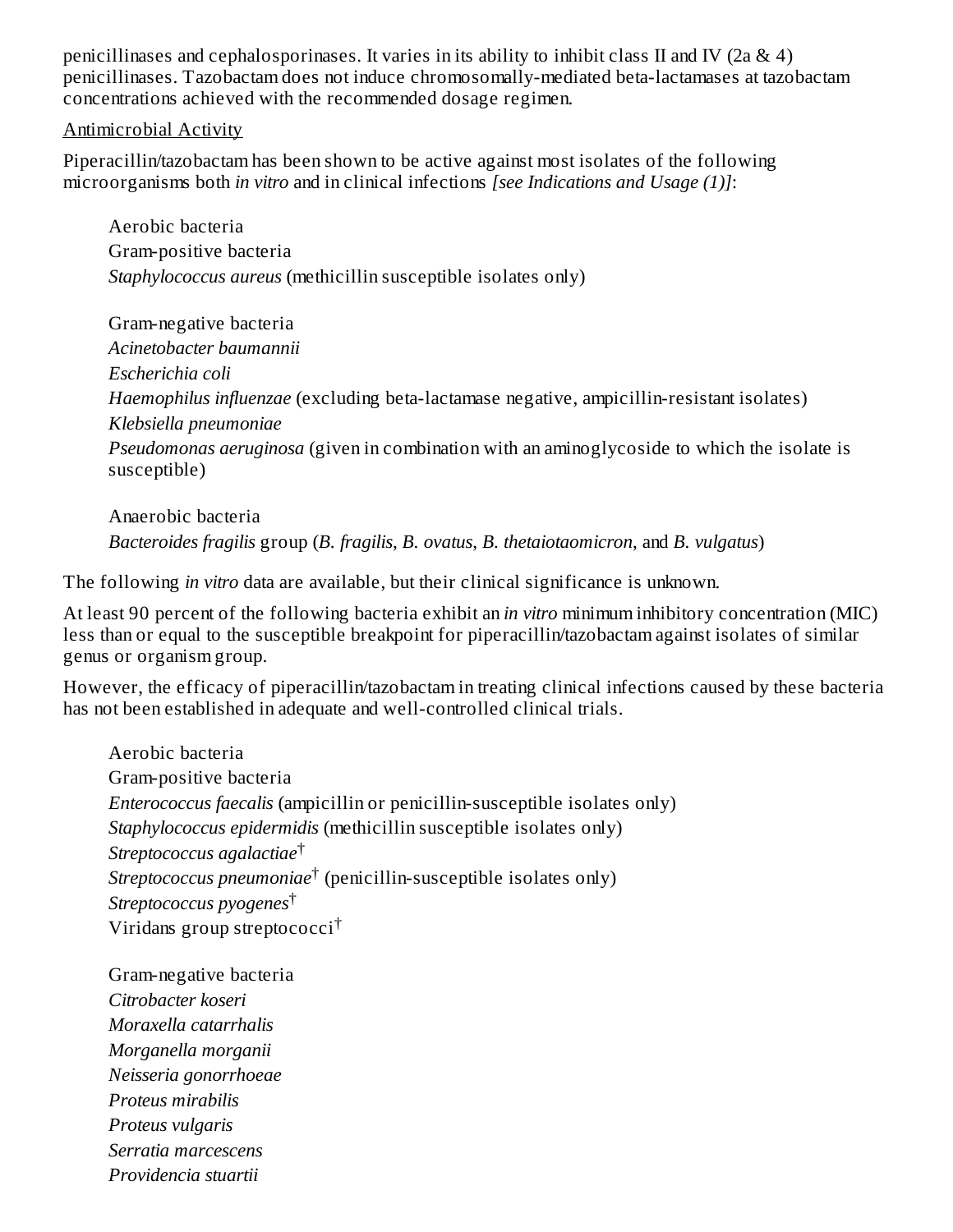*Providencia rettgeri Salmonella enterica*

Anaerobic bacteria *Clostridium perfringens Bacteroides distasonis Prevotella melaninogenica*

 $\dagger$ These are not beta-lactamase producing bacteria and, therefore, are susceptible to piperacillin alone.

#### Susceptibility Testing

For specific information regarding susceptibility test interpretive criteria and associated test methods and quality control standards recognized by FDA for this drug, please see: https://www.fda.gov/STIC.

### **13 NONCLINICAL TOXICOLOGY**

#### **13.1 Carcinogenesis, Mutagenesis, Impairment of Fertility**

#### Carcinogenesis

Long-term carcinogenicity studies in animals have not been conducted with piperacillin/tazobactam, piperacillin, or tazobactam.

#### **Mutagenesis**

Piperacillin/tazobactam was negative in microbial mutagenicity assays, the unscheduled DNA synthesis (UDS) test, a mammalian point mutation (Chinese hamster ovary cell HPRT) assay, and a mammalian cell (BALB/c-3T3) transformation assay. *In vivo*, piperacillin/tazobactam did not induce chromosomal aberrations in rats.

#### Fertility

Reproduction studies have been performed in rats and have revealed no evidence of impaired fertility when piperacillin/tazobactam is administered intravenously up to a dose of 1280/320 mg/kg piperacillin/tazobactam, which is similar to the maximum recommended human daily dose based on  $\overline{\text{body}}$ -surface area (mg/m<sup>2</sup>).

#### **15 REFERENCES**

1. Jensen J-US, Hein L, Lundgren B, et al. BMJ Open 2012; 2:e000635. doi: 10.1136.

CLINITEST<sup>®</sup> is a registered trademark of Siemens Healthcare Diagnostics Inc.

### **16 HOW SUPPLIED/STORAGE AND HANDLING**

Piperacillin and Tazobactam for Injection, USP is supplied as follows:

| <b>NDC</b>   | Injection                   | <b>Piperacillin and Tazobactam for Package Factor</b> |  |  |
|--------------|-----------------------------|-------------------------------------------------------|--|--|
| 70860-120-20 | 2.25 gram Single-Dose Vial  | 10 vials per carton                                   |  |  |
| 70860-121-30 | 3.375 gram Single-Dose Vial | 10 vials per carton                                   |  |  |
| 70860-122-50 | 4.5 gram Single-Dose Vial   | 10 vials per carton                                   |  |  |

Each piperacillin and tazobactam for injection, USP 2.25 gram single-dose vial provides piperacillin sodium equivalent to 2 grams of piperacillin and tazobactam sodium equivalent to 0.25 gram of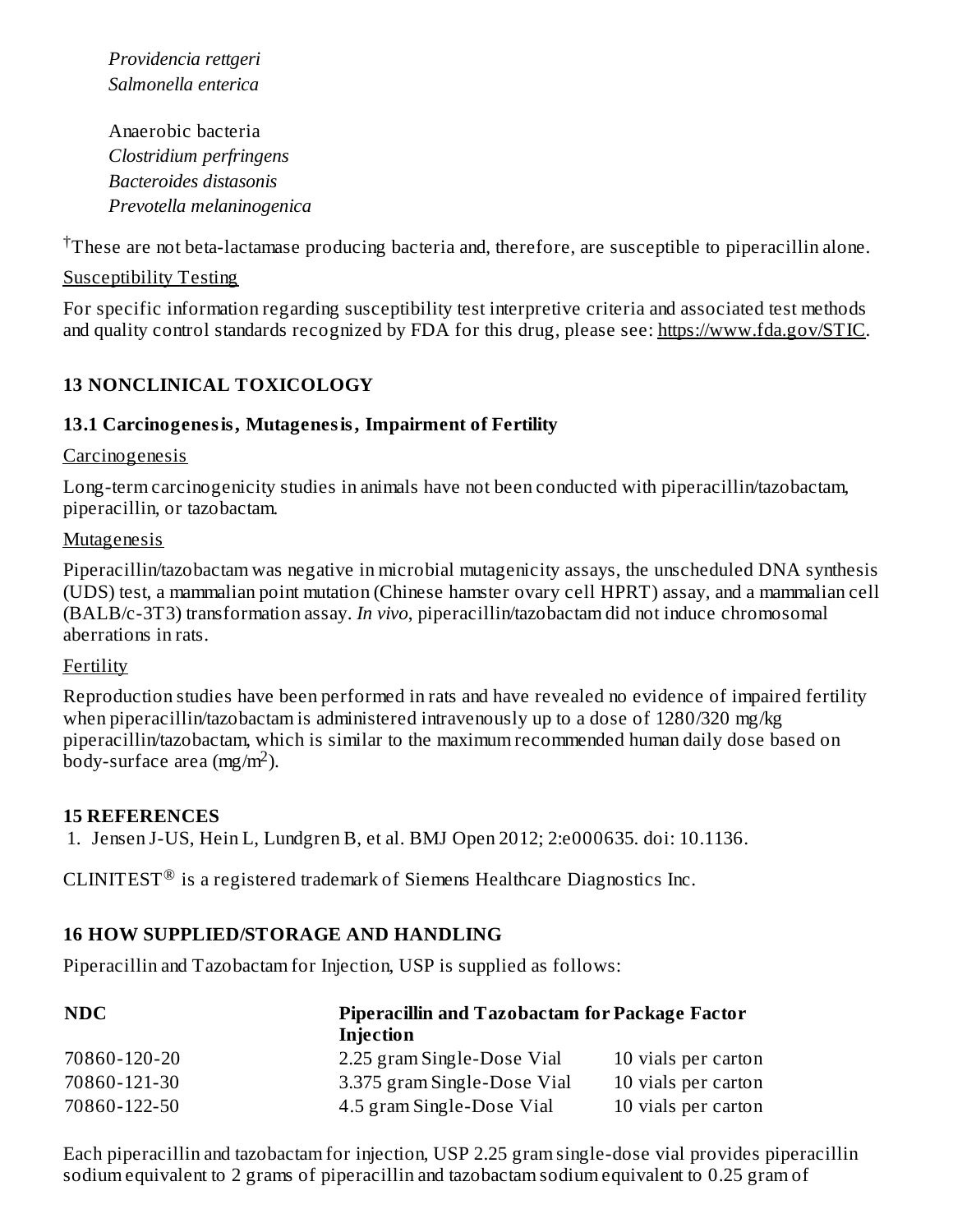tazobactam. Each vial contains 4.69 mEq (108 mg) of sodium.

Each piperacillin and tazobactam for injection, USP 3.375 gram single-dose vial provides piperacillin sodium equivalent to 3 grams of piperacillin and tazobactam sodium equivalent to 0.375 gram of tazobactam. Each vial contains 7.04 mEq (162 mg) of sodium.

Each piperacillin and tazobactam for injection, USP 4.5 gram single-dose vial provides piperacillin sodium equivalent to 4 grams of piperacillin and tazobactam sodium equivalent to 0.5 gram of tazobactam. Each vial contains 9.39 mEq (216 mg) of sodium.

### **Storage Conditions**

Prior to Reconstitution: Store at 20° to 25°C (68° to 77°F). [See USP Controlled Room Temperature.]

### **Sterile, Pres ervative-free.**

**The container closure is not made with natural rubber latex.**

## **17 PATIENT COUNSELING INFORMATION**

### Serious Hypersensitivity Reactions

Advise patients, their families, or caregivers that serious hypersensitivity reactions, including serious allergic cutaneous reactions, could occur that require immediate treatment. Ask them about any previous hypersensitivity reactions to piperacillin and tazobactam for injection, other beta-lactams (including cephalosporins), or other allergens *[see Warnings and Precautions (5.2)]*.

### Diarrhea

Advise patients, their families, or caregivers that diarrhea is a common problem caused by antibacterial drugs which usually ends when the drug is discontinued. Sometimes after starting treatment with antibacterial drugs, patients can develop watery and bloody stools (with or without stomach cramps and fever) even as late as two or more months after having taken the last dose of the drug. If this occurs, patients should contact their physician as soon as possible.

### Antibacterial Resistance

Counsel patients that antibacterial drugs including piperacillin and tazobactam for injection should only be used to treat bacterial infections. They do not treat viral infections (e.g., the common cold). When piperacillin and tazobactam for injection is prescribed to treat a bacterial infection, patients should be told that although it is common to feel better early in the course of therapy, the medication should be taken exactly as directed. Skipping doses or not completing the full course of therapy may (1) decrease the effectiveness of the immediate treatment and (2) increase the likelihood that bacteria will develop resistance and will not be treatable by piperacillin and tazobactam for injection or other antibacterial drugs in the future.

Counsel patients that piperacillin and tazobactam for injection can cross the placenta in humans and is excreted in human milk.

### **Athenex**

Mfd. for Athenex Schaumburg, IL 60173 (USA) Mfd. by Istituto Biochimico Italiano Made in Italy ©2020 Athenex.

Revised: October 2020

### PACKAGE LABEL - PRINCIPAL DISPLAY PANEL - VIAL LABEL

NDC 70860-120-41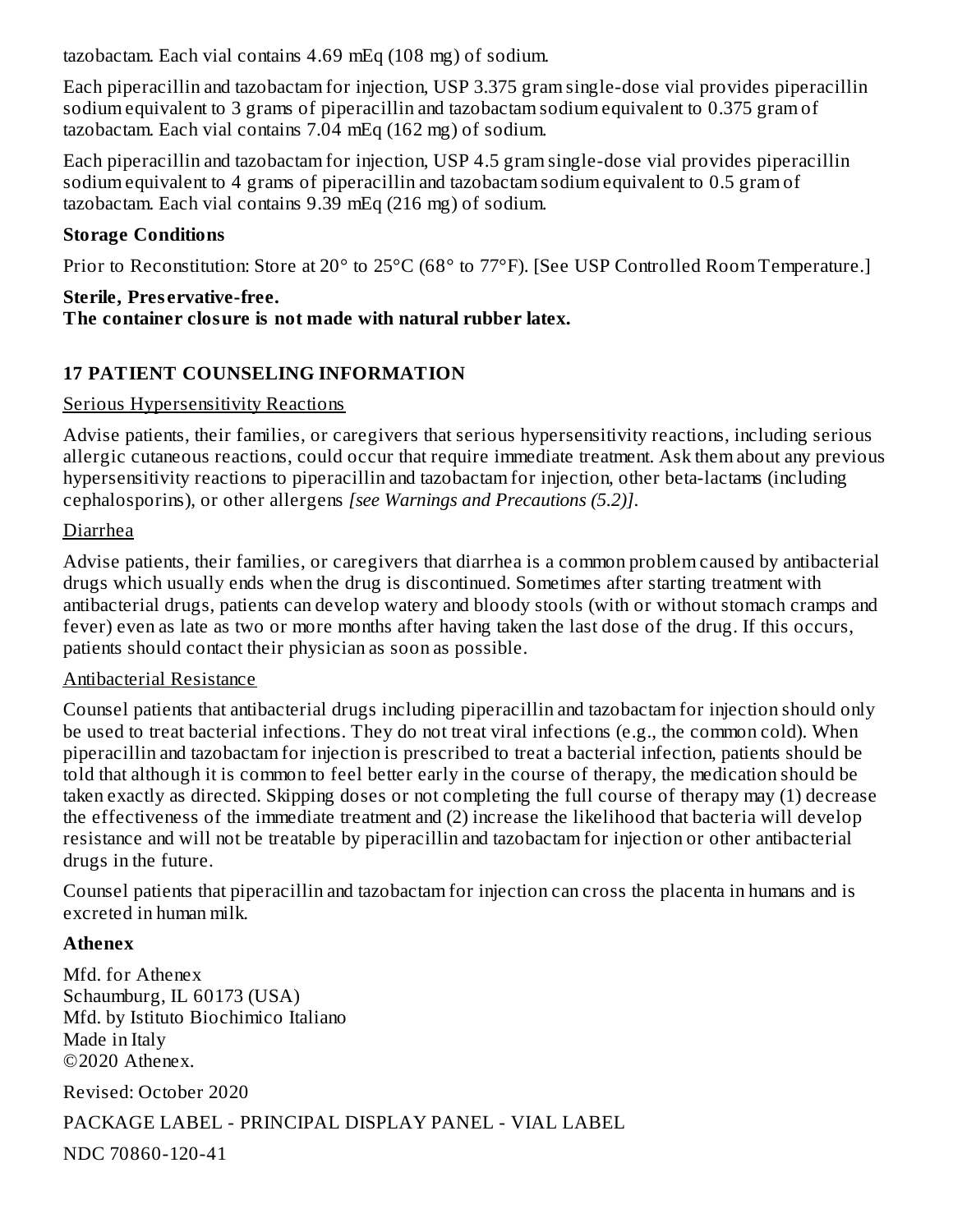Piperacillin and Tazobactam for Injection 2.25 grams per vial For Intravenous Use Only Single-Dose Vial Rx only



PACKAGE LABEL - PRINCIPAL DISPLAY PANEL - VIAL LABEL

NDC 70860-121-41

Piperacillin and Tazobactam for Injection

3.375 grams per vial

For Intravenous Use Only

Single-Dose Vial

Rx only



PACKAGE LABEL - PRINCIPAL DISPLAY PANEL - VIAL LABEL NDC 70860-122-41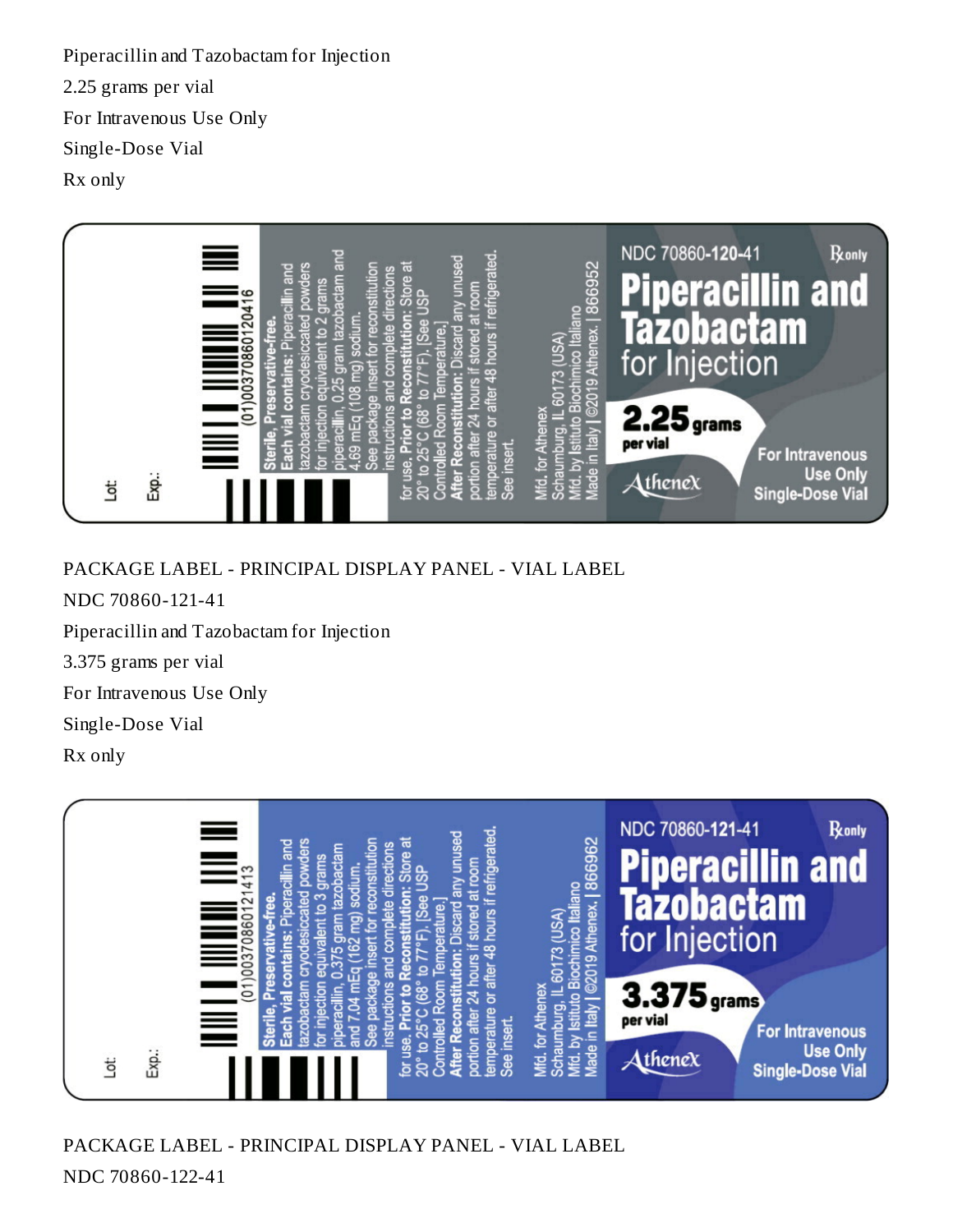Piperacillin and Tazobactam for Injection 4.5 grams per vial For Intravenous Use Only Single-Dose Vial Rx only



| PIPERACILLIN AND TAZOBACTAM                                         |                                                                                                                                          |                                                    |                                |            |                             |                   |                           |
|---------------------------------------------------------------------|------------------------------------------------------------------------------------------------------------------------------------------|----------------------------------------------------|--------------------------------|------------|-----------------------------|-------------------|---------------------------|
| piperacillin and tazobactam injection, powder, for solution         |                                                                                                                                          |                                                    |                                |            |                             |                   |                           |
|                                                                     |                                                                                                                                          |                                                    |                                |            |                             |                   |                           |
| <b>Product Information</b>                                          |                                                                                                                                          |                                                    |                                |            |                             |                   |                           |
| Product Type                                                        |                                                                                                                                          |                                                    | <b>HUMAN PRESCRIPTION DRUG</b> |            | Item Code (Source)          |                   | NDC:70860-120             |
|                                                                     | <b>Route of Administration</b>                                                                                                           |                                                    | <b>INTRAVENOUS</b>             |            |                             |                   |                           |
|                                                                     |                                                                                                                                          |                                                    |                                |            |                             |                   |                           |
|                                                                     |                                                                                                                                          |                                                    |                                |            |                             |                   |                           |
|                                                                     | <b>Active Ingredient/Active Moiety</b>                                                                                                   |                                                    |                                |            |                             |                   |                           |
| <b>Ingredient Name</b>                                              |                                                                                                                                          |                                                    |                                |            | <b>Basis of Strength</b>    |                   | Strength                  |
|                                                                     | piperacillin sodium (UNII: M98T69Q7HP) (piperacillin anhydrous - UNII:9I628532GX)                                                        |                                                    | piperacillin anhydrous         |            | $2 g$ in 10 mL              |                   |                           |
| tazobactam sodium (UNII: UXA545ABTT) (tazobactam - UNII:SE10G96M8W) |                                                                                                                                          |                                                    |                                | tazobactam |                             | $0.25$ g in 10 mL |                           |
|                                                                     |                                                                                                                                          |                                                    |                                |            |                             |                   |                           |
|                                                                     |                                                                                                                                          |                                                    |                                |            |                             |                   |                           |
|                                                                     | Packaging                                                                                                                                |                                                    |                                |            |                             |                   |                           |
| <b>Item Code</b><br>#                                               |                                                                                                                                          |                                                    | <b>Package Description</b>     |            | <b>Marketing Start Date</b> |                   | <b>Marketing End Date</b> |
|                                                                     | $1$ NDC: 70860-120-20                                                                                                                    | 10 in 1 CARTON                                     |                                | 02/05/2019 |                             |                   |                           |
|                                                                     | 1 NDC:70860-120-41                                                                                                                       | 10 mL in 1 VIAL; Type 0: Not a Combination Product |                                |            |                             |                   |                           |
|                                                                     |                                                                                                                                          |                                                    |                                |            |                             |                   |                           |
|                                                                     |                                                                                                                                          |                                                    |                                |            |                             |                   |                           |
| <b>Marketing Information</b>                                        |                                                                                                                                          |                                                    |                                |            |                             |                   |                           |
|                                                                     | <b>Marketing Category</b><br><b>Application Number or Monograph Citation</b><br><b>Marketing Start Date</b><br><b>Marketing End Date</b> |                                                    |                                |            |                             |                   |                           |
|                                                                     | <b>ANDA</b>                                                                                                                              | ANDA065523                                         |                                | 02/05/2019 |                             |                   |                           |
|                                                                     |                                                                                                                                          |                                                    |                                |            |                             |                   |                           |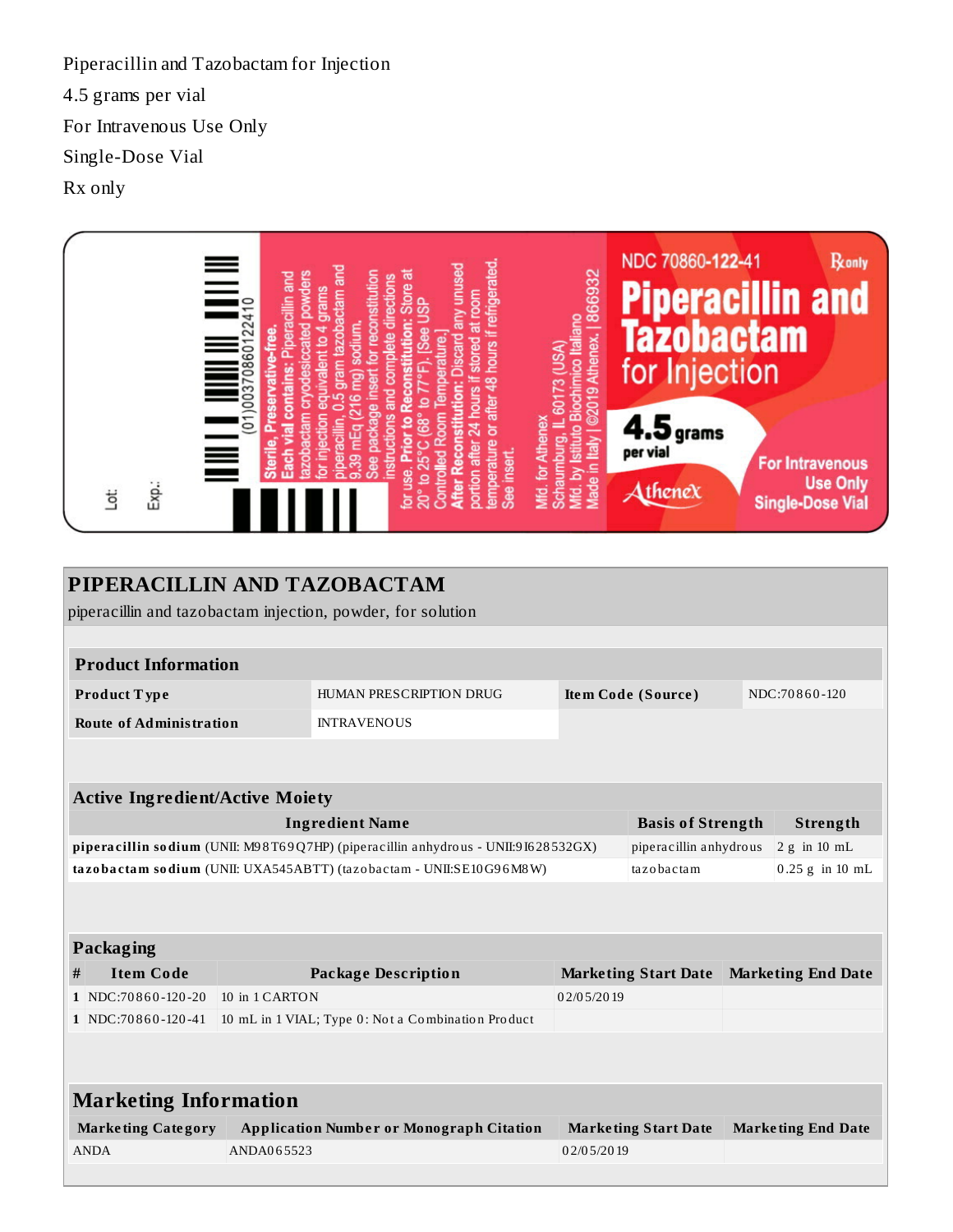## **PIPERACILLIN AND TAZOBACTAM**

piperacillin and tazobactam injection, powder, for solution

|                                                                                   |                                                                                              |                | piperaciiiin anu tazooactani injection, powuer, ror solution                      |            |                             |                           |                                                                                            |  |
|-----------------------------------------------------------------------------------|----------------------------------------------------------------------------------------------|----------------|-----------------------------------------------------------------------------------|------------|-----------------------------|---------------------------|--------------------------------------------------------------------------------------------|--|
| <b>Product Information</b>                                                        |                                                                                              |                |                                                                                   |            |                             |                           |                                                                                            |  |
|                                                                                   |                                                                                              |                |                                                                                   |            |                             |                           |                                                                                            |  |
| Product Type                                                                      |                                                                                              |                | HUMAN PRESCRIPTION DRUG                                                           |            | Item Code (Source)          |                           | NDC:70860-121                                                                              |  |
|                                                                                   | <b>Route of Administration</b>                                                               |                | <b>INTRAVENOUS</b>                                                                |            |                             |                           |                                                                                            |  |
|                                                                                   |                                                                                              |                |                                                                                   |            |                             |                           |                                                                                            |  |
|                                                                                   |                                                                                              |                |                                                                                   |            |                             |                           |                                                                                            |  |
|                                                                                   | <b>Active Ingredient/Active Moiety</b>                                                       |                |                                                                                   |            |                             |                           |                                                                                            |  |
|                                                                                   |                                                                                              |                | <b>Ingredient Name</b>                                                            |            | <b>Basis of Strength</b>    |                           | Strength                                                                                   |  |
|                                                                                   |                                                                                              |                | piperacillin sodium (UNII: M98T69Q7HP) (piperacillin anhydrous - UNII:91628532GX) |            | piperacillin anhydrous      |                           | 3 g in 15 mL<br>0.375 g in 15 mL<br><b>Marketing End Date</b><br>NDC:70860-122<br>Strength |  |
|                                                                                   |                                                                                              |                | tazobactam sodium (UNII: UXA545ABTT) (tazobactam - UNII:SE10G96M8W)               |            | tazobactam                  |                           |                                                                                            |  |
|                                                                                   |                                                                                              |                |                                                                                   |            |                             |                           |                                                                                            |  |
|                                                                                   |                                                                                              |                |                                                                                   |            |                             |                           |                                                                                            |  |
|                                                                                   | Packaging                                                                                    |                |                                                                                   |            |                             |                           |                                                                                            |  |
| #                                                                                 | <b>Item Code</b>                                                                             |                | <b>Package Description</b>                                                        |            | <b>Marketing Start Date</b> | <b>Marketing End Date</b> |                                                                                            |  |
|                                                                                   | 1 NDC:70860-121-30                                                                           | 10 in 1 CARTON |                                                                                   | 02/05/2019 |                             |                           |                                                                                            |  |
|                                                                                   | 1 NDC:70860-121-41                                                                           |                | 15 mL in 1 VIAL; Type 0: Not a Combination Product                                |            |                             |                           |                                                                                            |  |
|                                                                                   |                                                                                              |                |                                                                                   |            |                             |                           |                                                                                            |  |
|                                                                                   |                                                                                              |                |                                                                                   |            |                             |                           |                                                                                            |  |
|                                                                                   | <b>Marketing Information</b>                                                                 |                |                                                                                   |            |                             |                           |                                                                                            |  |
|                                                                                   | <b>Marketing Category</b>                                                                    |                | <b>Application Number or Monograph Citation</b>                                   |            | <b>Marketing Start Date</b> |                           |                                                                                            |  |
| <b>ANDA</b>                                                                       |                                                                                              | ANDA065523     |                                                                                   | 02/05/2019 |                             |                           |                                                                                            |  |
|                                                                                   |                                                                                              |                |                                                                                   |            |                             |                           |                                                                                            |  |
|                                                                                   |                                                                                              |                |                                                                                   |            |                             |                           |                                                                                            |  |
|                                                                                   |                                                                                              |                | PIPERACILLIN AND TAZOBACTAM                                                       |            |                             |                           |                                                                                            |  |
|                                                                                   |                                                                                              |                |                                                                                   |            |                             |                           |                                                                                            |  |
|                                                                                   |                                                                                              |                | piperacillin and tazobactam injection, powder, for solution                       |            |                             |                           |                                                                                            |  |
|                                                                                   |                                                                                              |                |                                                                                   |            |                             |                           |                                                                                            |  |
|                                                                                   | <b>Product Information</b>                                                                   |                |                                                                                   |            |                             |                           |                                                                                            |  |
|                                                                                   | Product Type                                                                                 |                | HUMAN PRESCRIPTION DRUG                                                           |            | Item Code (Source)          |                           |                                                                                            |  |
|                                                                                   | <b>Route of Administration</b>                                                               |                | <b>INTRAVENOUS</b>                                                                |            |                             |                           |                                                                                            |  |
|                                                                                   |                                                                                              |                |                                                                                   |            |                             |                           |                                                                                            |  |
|                                                                                   |                                                                                              |                |                                                                                   |            |                             |                           |                                                                                            |  |
|                                                                                   |                                                                                              |                |                                                                                   |            |                             |                           |                                                                                            |  |
|                                                                                   | <b>Active Ingredient/Active Moiety</b><br><b>Ingredient Name</b><br><b>Basis of Strength</b> |                |                                                                                   |            |                             |                           |                                                                                            |  |
| piperacillin sodium (UNII: M98T69Q7HP) (piperacillin anhydrous - UNII:91628532GX) |                                                                                              |                |                                                                                   |            | piperacillin anhydrous      |                           | 4 g in 20 mL                                                                               |  |
|                                                                                   |                                                                                              |                | tazobactam sodium (UNII: UXA545ABTT) (tazobactam - UNII:SE10G96M8W)               |            | tazobactam                  |                           | $0.5$ g in 20 mL                                                                           |  |
|                                                                                   |                                                                                              |                |                                                                                   |            |                             |                           |                                                                                            |  |
|                                                                                   |                                                                                              |                |                                                                                   |            |                             |                           |                                                                                            |  |
|                                                                                   | Packaging                                                                                    |                |                                                                                   |            |                             |                           |                                                                                            |  |
|                                                                                   |                                                                                              |                |                                                                                   |            |                             |                           |                                                                                            |  |
| #                                                                                 | <b>Item Code</b>                                                                             |                | <b>Package Description</b>                                                        |            | <b>Marketing Start Date</b> |                           | <b>Marketing End Date</b>                                                                  |  |
|                                                                                   | 1 NDC:70860-122-50                                                                           | 10 in 1 CARTON |                                                                                   | 02/05/2019 |                             |                           |                                                                                            |  |
|                                                                                   | 1 NDC:70860-122-41                                                                           |                | 20 mL in 1 VIAL; Type 0: Not a Combination Product                                |            |                             |                           |                                                                                            |  |